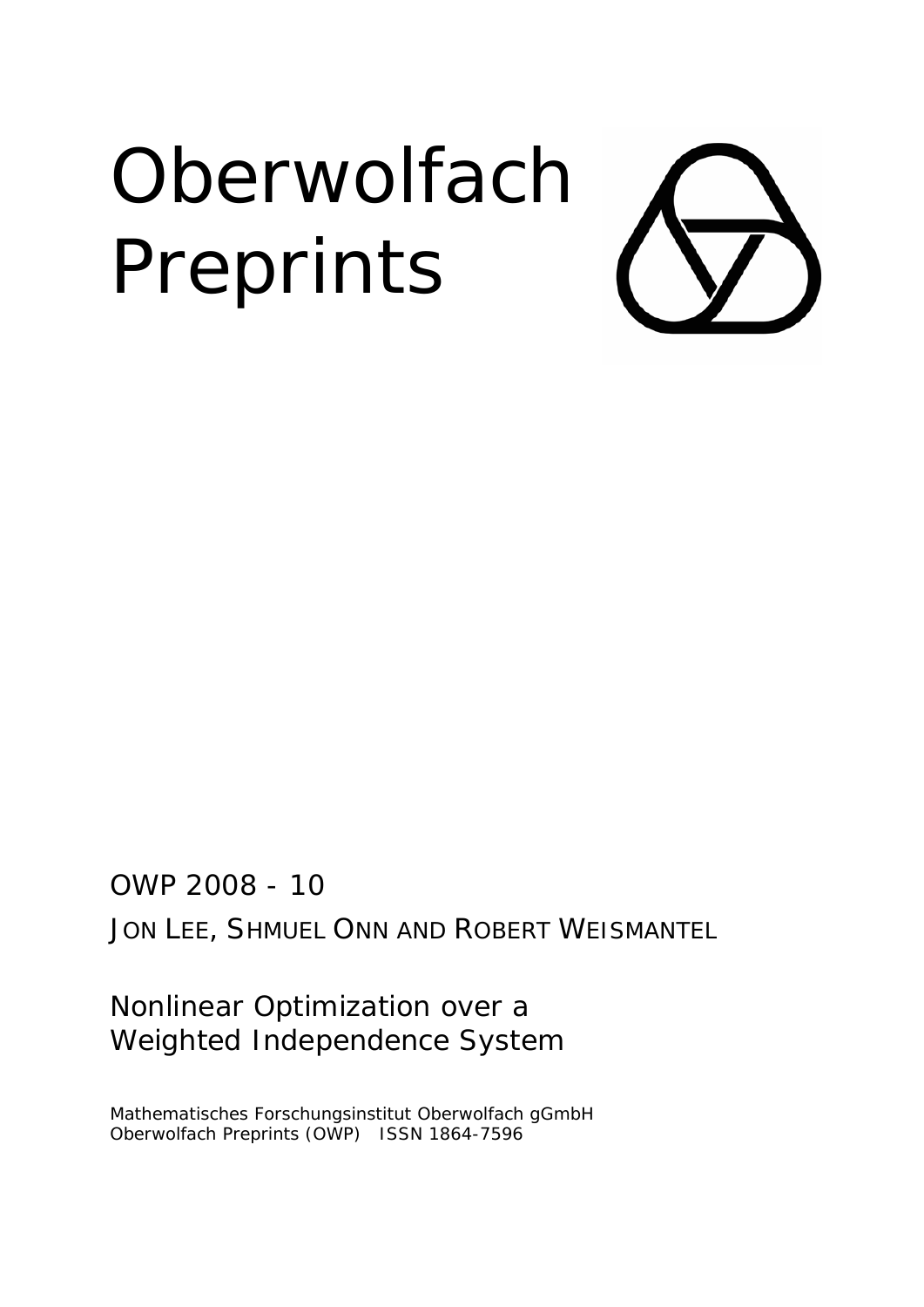#### **Oberwolfach Preprints (OWP)**

Starting in 2007, the MFO publishes a preprint series which mainly contains research results related to a longer stay in Oberwolfach. In particular, this concerns the Research in Pairs-Programme (RiP) and the Oberwolfach-Leibniz-Fellows (OWLF), but this can also include an Oberwolfach Lecture, for example.

A preprint can have a size from 1 - 200 pages, and the MFO will publish it on its website as well as by hard copy. Every RiP group or Oberwolfach-Leibniz-Fellow may receive on request 30 free hard copies (DIN A4, black and white copy) by surface mail.

Of course, the full copy right is left to the authors. The MFO only needs the right to publish it on its website *www.mfo.de* as a documentation of the research work done at the MFO, which you are accepting by sending us your file.

In case of interest, please send a **pdf file** of your preprint by email to *rip@mfo.de* or *owlf@mfo.de*, respectively. The file should be sent to the MFO within 12 months after your stay as RiP or OWLF at the MFO.

There are no requirements for the format of the preprint, except that the introduction should contain a short appreciation and that the paper size (respectively format) should be DIN A4, "letter" or "article".

On the front page of the hard copies, which contains the logo of the MFO, title and authors, we shall add a running number (20XX - XX).

We cordially invite the researchers within the RiP or OWLF programme to make use of this offer and would like to thank you in advance for your cooperation.

#### **Imprint:**

Mathematisches Forschungsinstitut Oberwolfach gGmbH (MFO) Schwarzwaldstrasse 9-11 77709 Oberwolfach-Walke Germany

Tel +49 7834 979 50 Fax +49 7834 979 55 Email admin@mfo.de URL www.mfo.de

The Oberwolfach Preprints (OWP, ISSN 1864-7596) are published by the MFO. Copyright of the content is hold by the authors.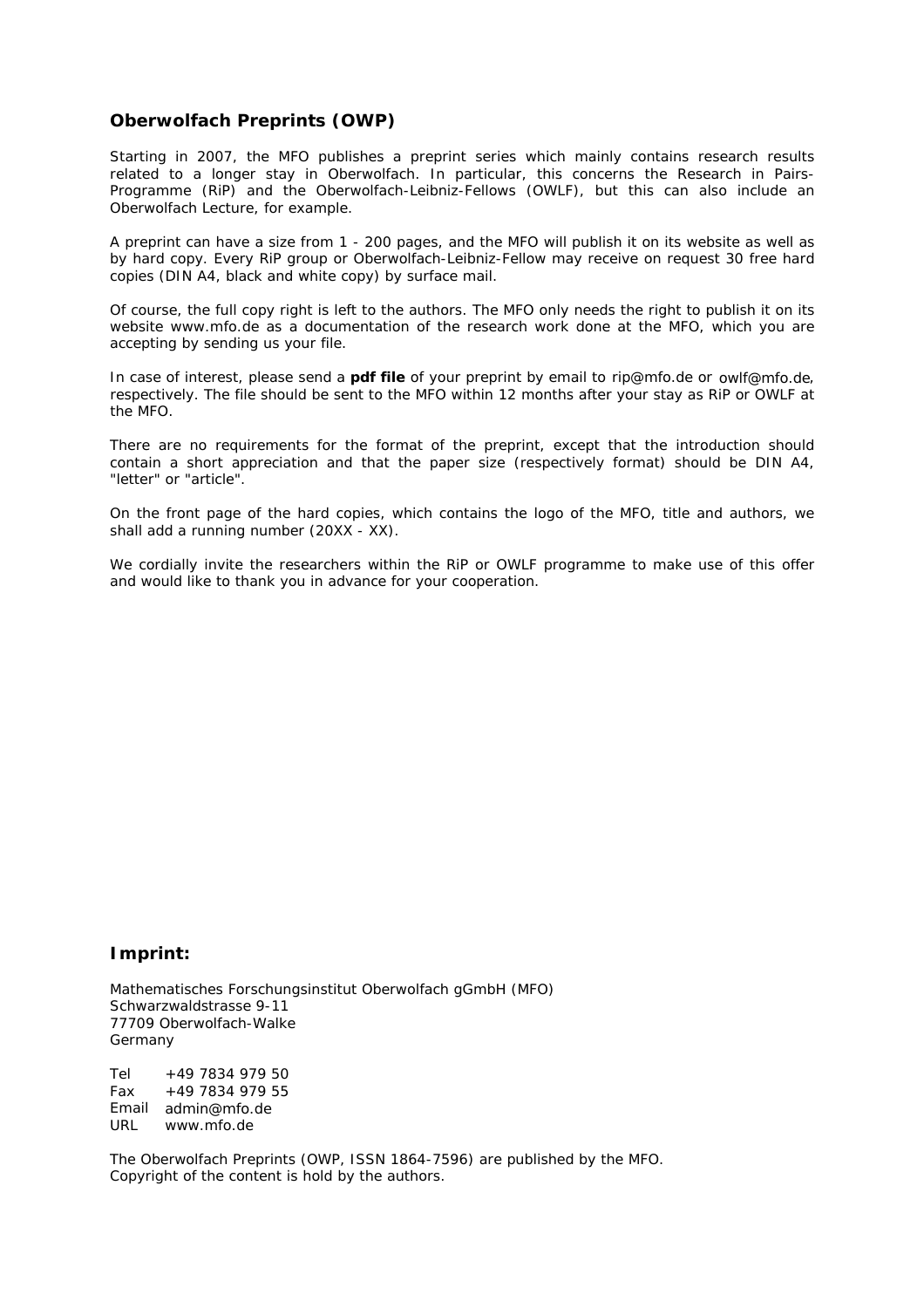# Nonlinear Optimization over a Weighted Independence System

Jon Lee Shmuel Onn Robert Weismantel

#### Abstract

We consider the problem of optimizing a nonlinear objective function over a weighted independence system presented by a linear-optimization oracle. We provide a polynomial-time algorithm that determines an r-best solution for nonlinear functions of the total weight of an independent set, where r is a constant that depends on certain Frobenius numbers of the individual weights and is independent of the size of the ground set. In contrast, we show that finding an optimal (0-best) solution requires exponential time even in a very special case of the problem.

#### 1 Introduction

An *independence system* is a nonempty set of vectors  $S \subseteq \{0,1\}^n$  with the property that  $x \in \{0,1\}^n$ ,  $x \leq y \in S$  implies  $x \in S$ . The general nonlinear optimization problem over a multiply-weighted independence system is as follows.

Nonlinear optimization over a multiply-weighted independence system. Given independence system  $S \subseteq \{0,1\}^n$ , weight vectors  $w^1, \ldots, w^d \in \mathbb{Z}^n$ , and function  $f : \mathbb{Z}^d \to \mathbb{R}$ , find  $x \in S$  minimizing the objective

$$
f(w^{1}x, \ldots, w^{d}x) = f\left(\sum_{j=1}^{n} w_{j}^{1}x_{j}, \ldots, \sum_{j=1}^{n} w_{j}^{d}x_{j}\right).
$$

The representation of the objective in the above composite form has several advantages. First, for  $d > 1$ , it can naturally be interpreted as *multi-criteria optimization*: the  $d$  given weight vectors  $w^1, \ldots, w^d$  represent d different criteria, where the value of  $x \in S$  under criterion i is its i-th total weight  $w^i x = \sum_{j=1}^n w_j^i x_j$ ; and the objective is to minimize the "balancing"  $f(w^1 x, \dots, w^d x)$  of the d given criteria by the given function  $f$ . Second, it allows us to classify nonlinear optimization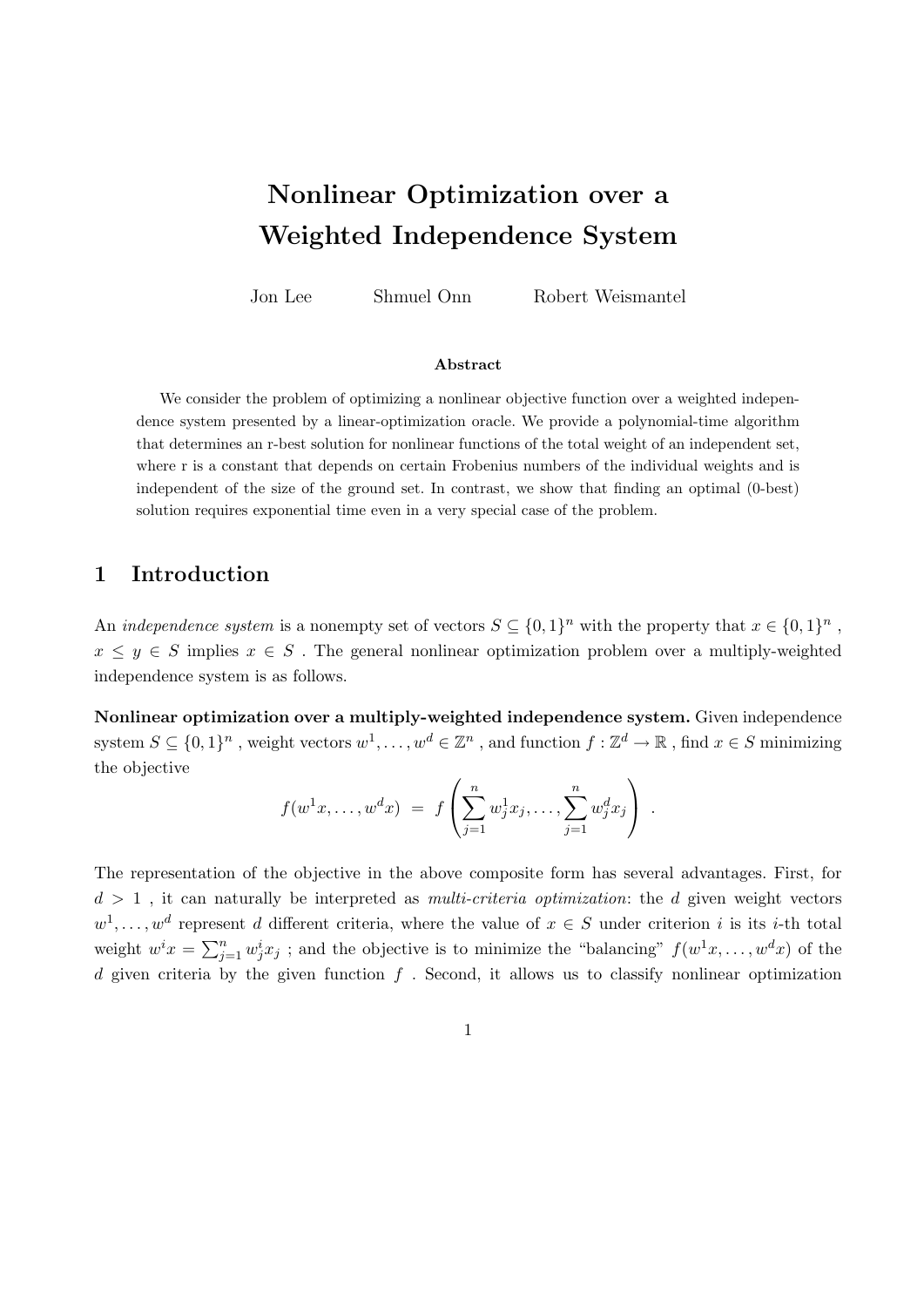problems into a hierarchy of increasing generality and complexity: at the bottom lies standard linear optimization, recovered with  $d = 1$  and f the identity on  $\mathbb{Z}$ ; and at the top lies the problem of minimizing an arbitrary function, which is typically intractable, arising with  $d = n$  and  $w_i = \mathbf{1}_i$  the *i*-th standard unit vector in  $\mathbb{Z}^n$  for all *i*.

The computational complexity of the problem depends on the number  $d$  of weight vectors, on the weights  $w_j^i$ , on the type of function f and its presentation, and on the type of independence system S and its presentation. For example, when S is a matroid, the problem can be solved in polynomial time for any fixed d, any  $\{0, 1, \ldots, p\}$ -valued weights  $w_j^i$  with p fixed, and any function f presented by a *comparison oracle*, even when  $S$  is presented by a mere *membership oracle*, see [2]. Also, when S consists of the matchings in a given bipartite graph  $G$ , the problem can be solved in polynomial time for any fixed d, any weights  $w_j^i$  presented in unary, and any *concave* function f, see [3]; but on the other hand, for *convex* f, already with fixed  $d = 2$  and  $\{0, 1\}$ -valued weights  $w_j^i$ , it includes as a special case the notorious *exact matching problem*, the complexity of which is long open [5, 6].

In view of the difficulty of the problem already for  $d = 2$ , in this article we take a first step and concentrate on *nonlinear optimization over a (singly)* weighted independence system, that is, with  $d=1$ , single weight vector  $w=(w_1,\ldots,w_n)\in\mathbb{Z}^n$ , and univariate function  $f:\mathbb{Z}\to\mathbb{R}$ . The function f can be arbitrary and is presented by a *comparison oracle* that, queried on  $x, y \in \mathbb{Z}$ , asserts whether or not  $f(x) \leq f(y)$ . The weights  $w_i$  take on values in a p-tuple  $a = (a_1, \ldots, a_p)$  of positive integers. Without loss of generality we assume that  $a = (a_1, \ldots, a_p)$  is *primitive*, by which we mean that the  $a_i$ are distinct positive integers having greatest common divisor  $gcd(a) := gcd(a_1, \ldots, a_p)$  that is equal to 1. The independence system  $S$  is presented by a *linear-optimization oracle* that, queried on vector  $v \in \mathbb{Z}^n$ , returns an element  $x \in S$  that maximizes the linear function  $vx = \sum_{j=1}^n v_j x_j$ . It turns out that solving this problem to optimality may require exponential time (see Theorem 7.1), and so we settle for an approximate solution in the following sense, that is interesting in its own right. For a nonnegative integer r, we say that  $x^* \in S$  is an r-best solution to the optimization problem over S if there are at most  $r$  better objective values attained by feasible solutions. In particular, a 0-best solution is optimal. Recall that the Frobenius number of a primitive a is the largest integer  $F(a)$  that is not expressible as a nonnegative integer combination of the  $a_i$ . We prove the following theorem.

**Theorem 1.1.** For every primitive p-tuple  $a = (a_1, \ldots, a_p)$ , there is a constant  $r(a)$  and an algorithm that, given any independence system  $S \subseteq \{0,1\}^n$  presented by a linear-optimization oracle, weight vector  $w \in \{a_1, \ldots, a_p\}^n$ , and function  $f : \mathbb{Z} \to \mathbb{R}$  presented by a comparison oracle, provides an  $r(a)$ . best solution to the nonlinear problem  $\min\{f(wx) : x \in S\}$ , in time polynomial in n. Moreover:

1. If  $a_i$  divides  $a_{i+1}$  for  $i = 1, \ldots, p-1$ , then the algorithm provides an optimal solution.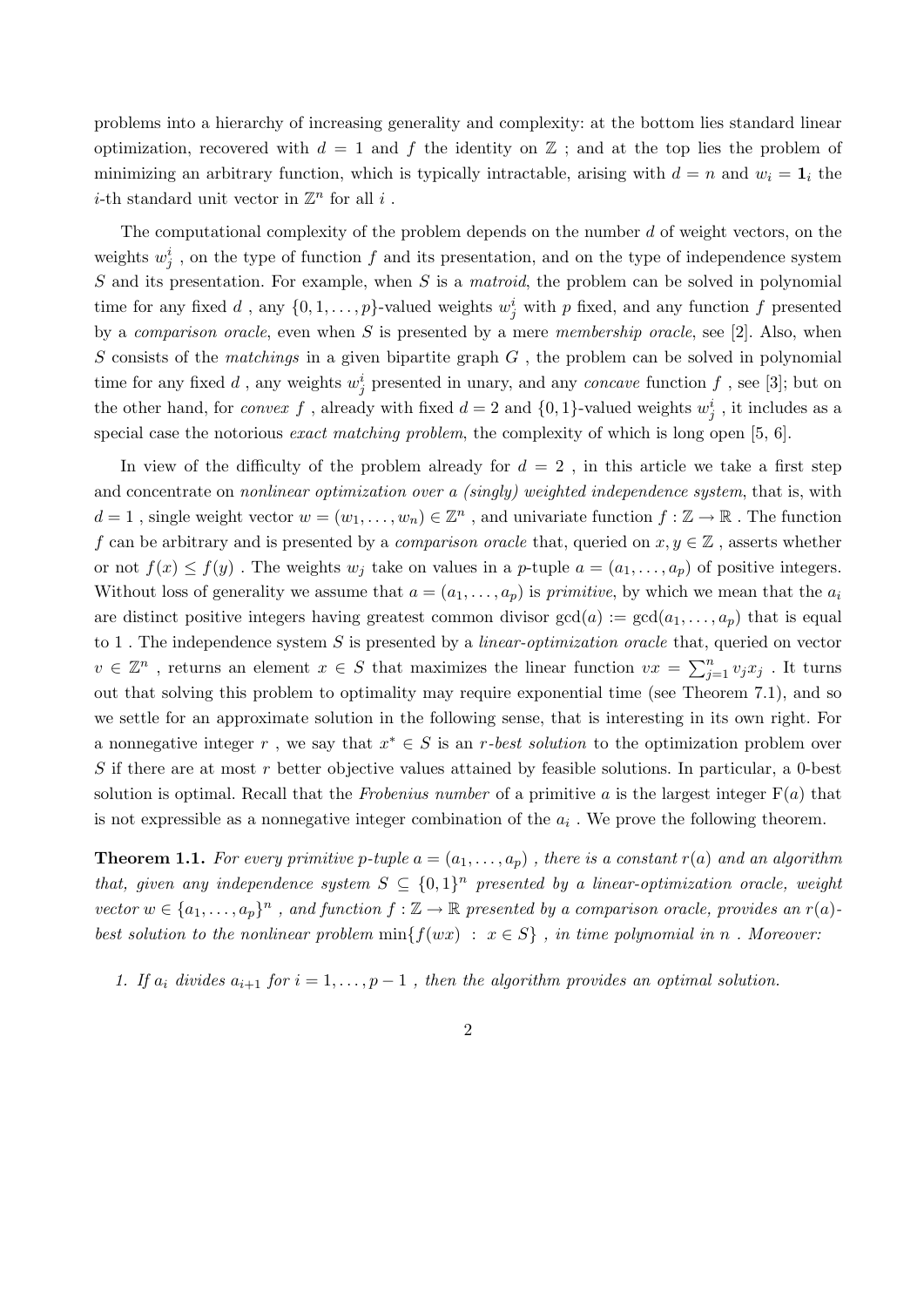2. For  $p = 2$ , that is, for  $a = (a_1, a_2)$ , the algorithm provide an  $F(a)$ -best solution.

In fact, we give an explicit upper bound on  $r(a)$  in terms of the Frobenius numbers of certain subtuples derived from a .

Because  $F(2, 3) = 1$ , Theorem 1.1 (Part 2) assures us that we can efficiently compute a 1-best solution in that case. It is natural to wonder then whether, in this case, an optimal (i.e., 0-best) solution can be calculated in polynomial time. The next result indicates that this cannot be done.

Theorem 1.2. There is no polynomial time algorithm for computing an optimal (i.e., 0-best) solution of the nonlinear optimization problem  $min{f(wx) : x \in S}$  over an independence system presented by a linear optimization oracle with f presented by a comparison oracle and weight vector  $w \in \{2,3\}^n$ .

The next sections gradually develop the various necessary ingredients used to establish our main results. §2 sets some notation. §3 discusses a naïve solution strategy that does not directly lead to a good approximation, but is a basic building block that is refined and repeatedly used later on. §4 describes a way of partitioning an independence system into suitable pieces, on each of which a suitable refinement of the naïve strategy will be applied separately.  $\S5$  provides some properties of monoids and Frobenius numbers that will allows us to show that the refined naïve strategy applied to each piece gives a good approximation within that piece. §6 combines all ingredients developed in §3–5, provides a bound on the approximation quality  $r(a)$ , and provides the algorithm establishing Theorem 1.1. §7 demonstrates that finding an optimal solution is provably intractable, proving a refined version of Theorem 1.2. §8 concludes with some final remarks and questions.

#### 2 Some Notation

In this section we provide some notation that will be used throughout the article. Some more specific notation will be introduced in later sections. We denote by  $\mathbb{R}$ ,  $\mathbb{R}_+$ ,  $\mathbb{Z}$  and  $\mathbb{Z}_+$ , the reals, nonnegative reals, integers and nonnegative integers, respectively. For a positive integer n, we let  $N := \{1, \ldots, n\}$ . The j-th standard unit vector in  $\mathbb{R}^n$  is denoted by  $\mathbf{1}_j$ . The support of  $x \in \mathbb{R}^n$  is the index set  ${\rm supp}(x) := \{j : x_j \neq 0\} \subseteq N$  of nonzero entries of x. The *indicator* of a subset  $J \subseteq N$  is the vector  $\mathbf{1}_J := \sum_{j \in J} \mathbf{1}_j \in \{0,1\}^n$ , so that  $\text{supp}(\mathbf{1}_J) = J$ . The positive and negative parts of a vector  $x \in \mathbb{R}^n$ are denoted, respectively, by  $x^+, x^- \in \mathbb{R}^n_+$ , and defined by  $x^+_i := \max\{x_i, 0\}$  and  $x^-_i := -\min\{x_i, 0\}$ for  $i = 1, ..., n$ . So,  $x = x^+ - x^-$ , and  $x_i^+ x_i^- = 0$  for  $i = 1, ..., n$ .

Unless otherwise specified, x denotes an element of  $\{0,1\}^n$  and  $\lambda, \mu, \tau, \nu$  denote elements of  $\mathbb{Z}^p_+$ . Throughout,  $a = (a_1, \ldots, a_p)$  is a primitive p-tuple, by which we mean that the  $a_i$  are distinct positive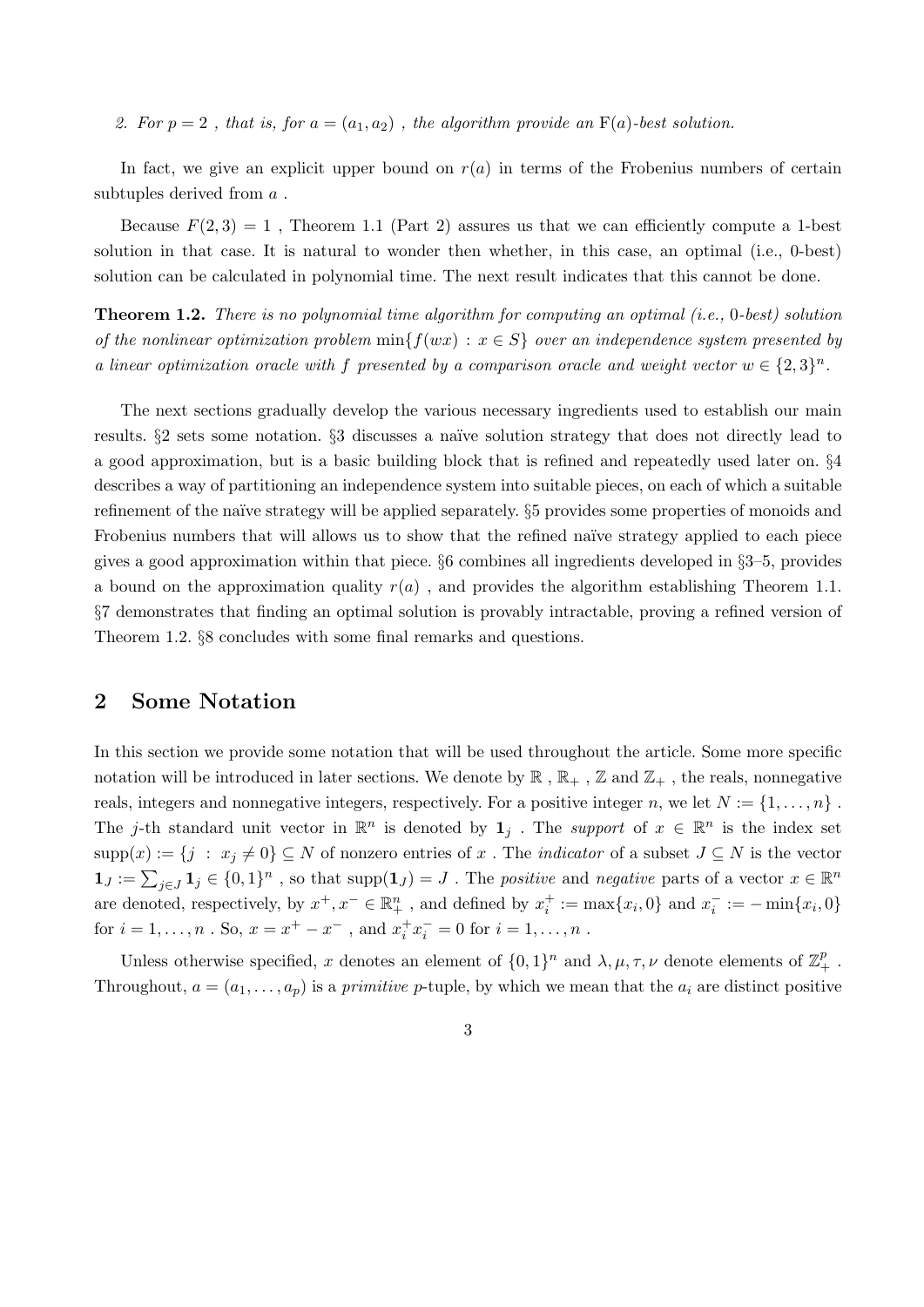integers having greatest common divisor  $gcd(a) := gcd(a_1, \ldots, a_p)$  equal to 1. We will be working with weights taking values in a, that is, vectors  $w \in \{a_1, \ldots, a_p\}^n$ . With such a weight vector u being clear from the context, we let  $N_i := \{j \in N : w_j = a_i\}$  for  $i = 1, \ldots, p$ , so that  $N = \biguplus_{i=1}^p N_i$ . For  $x \in \{0,1\}^n$  we let  $\lambda_i(x) := |\text{supp}(x) \cap N_i|$  for  $i = 1, \ldots, p$ , and  $\lambda(x) := (\lambda_1(x), \ldots, \lambda_p(x))$ , so that  $wx = \lambda(x)a$ . For integers  $z, s \in \mathbb{Z}$  and a set of integers  $Z \subseteq \mathbb{Z}$ , we define  $z + sZ := \{z + sx : x \in Z\}$ .

# 3 A Naïve Strategy

Consider a set  $S \subseteq \{0,1\}^n$ , weight vector  $w \in \{a_1,\ldots,a_p\}^n$ , and function  $f : \mathbb{Z} \to \mathbb{R}$  presented by a comparison oracle. Define the *image* of S under w to be the set of values  $wx$  taken by elements of S,

$$
w \cdot S = \left\{ wx = \sum_{j=1}^n w_j x_j \; : \; x \in S \right\} \subseteq \mathbb{Z}_+ .
$$

As explained in the introduction, for a nonnegative integer r, we say that  $x^* \in S$  is an r-best solution if there are at most r better objective values attained by feasible solutions. Formally,  $x^* \in S$  is an r-best solution if

$$
|\{f(wx) \ : \ f(wx) < f(wx^*) \ , \ x \in S\}| \leq r \ .
$$

We point out the following simple observation.

**Proposition 3.1.** If f is given by a comparison oracle, then a necessary condition for any algorithm to find an r-best solution to the problem  $\min\{f(wx) : x \in S\}$  is that it computes all but at most r values of the image  $w \cdot S$  of S under  $w$ .

Note that this necessary condition is also sufficient for computing the weight  $wx^*$  of an r-best solution, but not for computing an actual r-best solution  $x^* \in S$ , which may be harder.

Any point  $\bar{x}$  attaining max $\{wx : x \in S\}$  provides an approximation of the image given by

(1)  $\{wx : x \leq \bar{x}\} \subseteq w \cdot S \subseteq \{0, 1, ..., w\bar{x}\}.$ 

This suggests the following natural naïve strategy for finding an approximate solution to the optimization problem over an independence system  $S$  that is presented by a linear-optimization oracle.

#### Naïve Strategy

**input** independence system  $S \subseteq \{0,1\}^n$  presented by a linear-optimization oracle,  $f : \mathbb{Z} \to \mathbb{R}$ presented by a comparison oracle, and  $w \in \{a_1, \ldots, a_p\}^n$ ; obtain  $\bar{x}$  attaining max $\{wx : x \in S\}$  using the linear-optimization oracle for S; output  $x^*$  as one attaining min $\{f(wx) : x \leq \bar{x}\}\$ using the algorithm of Lemma 3.3 below.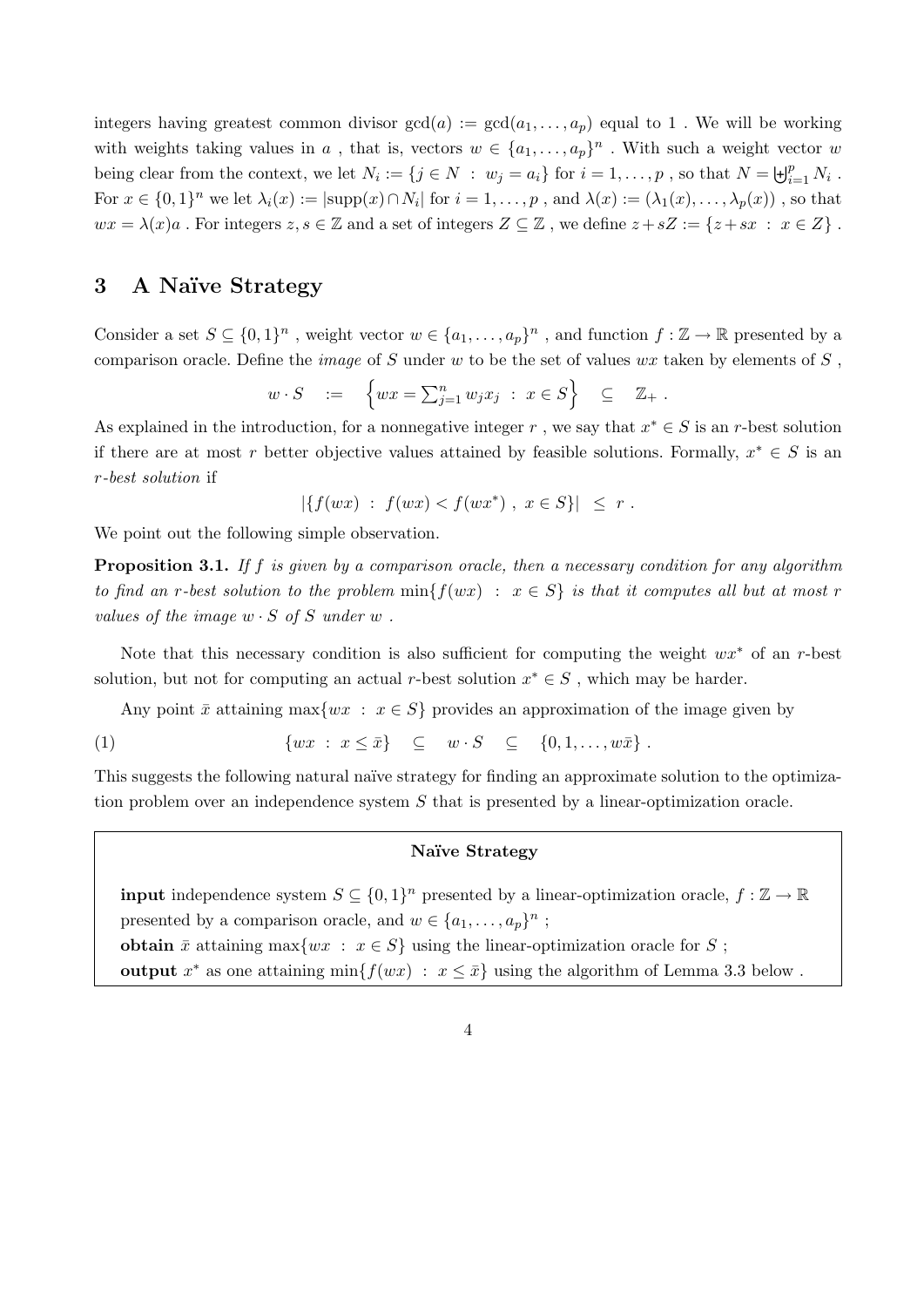Unfortunately, as the next example shows, the number of values of the image that are missing from the approximating set on the left-hand side of equation (1) cannot generally be bounded by any constant. So by Proposition 3.1, this strategy cannot be used as is to obtain a provably good approximation.

**Example 3.2.** Let  $a := (1,2)$ ,  $n := 4m$ ,  $y := \sum_{i=1}^{2m} 1_i$ ,  $z := \sum_{i=2m+1}^{4m} 1_i$ , and  $w := y + 2z$ , that is,

$$
y = (1, \ldots, 1, 0, \ldots, 0), \quad z = (0, \ldots, 0, 1, \ldots, 1), \quad w = (1, \ldots, 1, 2, \ldots, 2),
$$

define  $f$  on  $\mathbb Z$  by

$$
f(k) := \begin{cases} k, & k \text{ odd}; \\ 2m, & k \text{ even}, \end{cases}
$$

and let S be the independence system

$$
S := \{x \in \{0,1\}^n : x \leq y\} \cup \{x \in \{0,1\}^n : x \leq z\}.
$$

Then the unique optimal solution of the linear-objective problem  $\max\{wx : x \in S\}$  is  $\bar{x} := z$ , with  $w\bar{x} = 4m$ , and therefore

$$
\{wx : x \le \bar{x}\} = \{2i : i = 0, 1, ..., 2m\}, \text{ and}
$$
  

$$
w \cdot S = \{i : i = 0, 1, ..., 2m\} \cup \{2i : i = 0, 1, ..., 2m\}.
$$

So all m odd values (i.e.,  $1, 3, \ldots, 2m-1$ ) in the image  $w \cdot S$  are missing from the approximating set  $\{wx : x \leq \bar{x}\}\$  on the left-hand side of (1), and  $x^*$  attaining min $\{f(wx) : x \leq \bar{x}\}\$  output by the above strategy has objective value  $f(wx^*) = 2m$ , while there are  $m = \frac{n}{4}$  $\frac{n}{4}$  better objective values (i.e.,  $1, 3, \ldots, 2m-1$ ) attainable by feasible points (e.g.,  $\sum_{i=1}^{k} \mathbf{1}_i$ , for  $k = 1, 3, \ldots, 2m-1$ ).

Nonetheless, a more sophisticated refinement of the na¨ıve strategy, applied repeatedly to several suitably chosen subsets of S rather than S itself, will lead to a good approximation. In the next two sections, we develop the necessary ingredients that enable us to implement such a refinement of the naïve strategy and to prove a guarantee on the quality of the approximation it provides. Before proceeding to the next section, we note that the naïve strategy can be efficiently implemented as follows.

**Lemma 3.3.** For every fixed p-tuple  $a$ , there is a polynomial-time algorithm that, given univariate function  $f: \mathbb{Z} \to \mathbb{R}$  presented by a comparison oracle, weight vector  $w \in \{a_1, \ldots, a_p\}^n$ , and  $\bar{x} \in$  ${0,1}^n$ , solves

$$
\min\{f(wx) \; : \; x \leq \bar{x}\} \; .
$$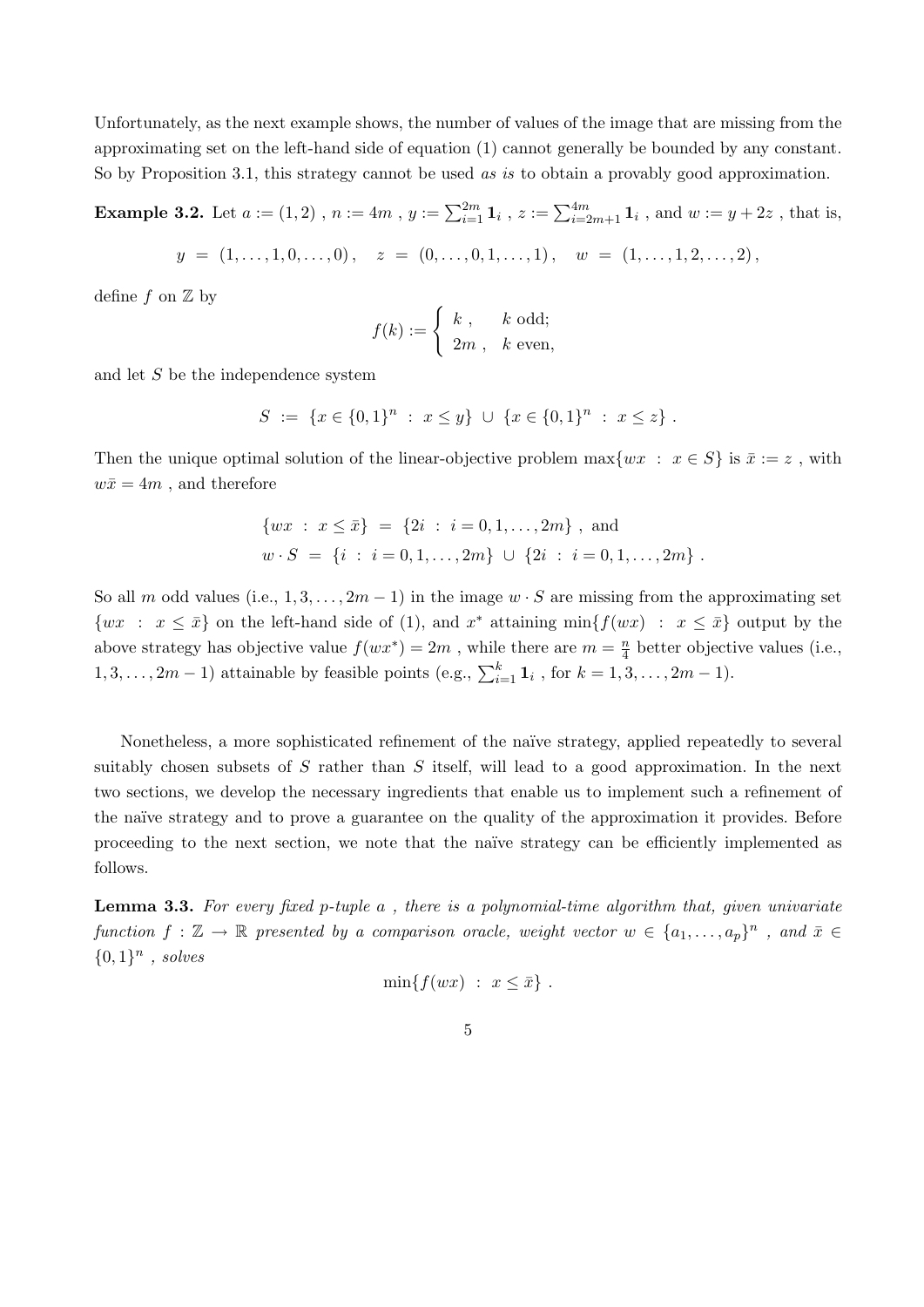Proof. Consider the following algorithm:

**input** function  $f : \mathbb{Z} \to \mathbb{R}$  presented by a comparison oracle,  $w \in \{a_1, \ldots, a_p\}^n$  and  $\bar{x} \in \{0, 1\}^n$ ; let  $N_i := \{j : w_j = a_i\}$  and  $\tau_i := \lambda_i(\bar{x}) = |\text{supp}(\bar{x}) \cap N_i|, i = 1, ..., p;$ for every choice of  $\nu = (\nu_1, \dots, \nu_p) \leq (\tau_1, \dots, \tau_p) = \tau$  do determine some  $x_{\nu} \leq \bar{x}$  with  $\lambda_i(x_{\nu}) = |\text{supp}(x_{\nu}) \cap N_i| = \nu_i, i = 1, \dots, p$ ; end output  $x^*$  as one minimizing  $f(wx)$  among the  $x_{\nu}$  by using the comparison oracle of  $f$ .

Since the value wx depends only on the cardinalities  $|\text{supp}(x) \cap N_i|, i = 1, \ldots, p$ , it is clear that

$$
\{wx \; : \; x \leq \bar{x}\} \quad = \quad \{wx_{\nu} \; : \; \nu \leq \tau\} \; .
$$

Clearly, for each choice  $\nu \leq \tau$  it is easy to determine some  $x_{\nu} \leq \bar{x}$  by zeroing out suitable entries of  $\bar{x}$ . The number of choices  $\nu \leq \tau$  and hence of loop iterations and comparison-oracle queries of f to determine  $x^*$  is

$$
\prod_{i=1}^p (\tau_i + 1) \ \le \ (n+1)^p \ .
$$

 $\Box$ 

#### 4 Partitions of Independence Systems

Define the face of  $S \subseteq \{0,1\}^n$  determined by two disjoint subsets  $L, U \subseteq N = \{1, \ldots, n\}$  to be

$$
S_L^U := \{ x \in S \; : \; x_j = 0 \text{ for } j \in L, \; x_j = 1 \text{ for } j \in U \} .
$$

Our first simple lemma reduces linear optimization over faces of  $S$  to linear optimization over  $S$ .

**Lemma 4.1.** Consider any nonempty set  $S \subseteq \{0,1\}^n$ , weight vector  $w \in \mathbb{Z}^n$ , and disjoint subsets  $L, U \subseteq N$ . Let  $\alpha := 1 + 2n \max |w_j|$ , let  $\mathbf{1}_L, \mathbf{1}_U \in \{0,1\}^n$  be the indicators of  $L, U$  respectively, and let

(2) 
$$
v := \max \{ (w + \alpha (\mathbf{1}_U - \mathbf{1}_L))x : x \in S \} - |U|\alpha = \max \{ wx - \alpha \left( \sum_{j \in U} (1 - x_j) + \sum_{j \in L} x_j \right) : x \in S \} .
$$

Then either  $v > -\frac{1}{2}$  $\frac{1}{2}\alpha$ , in which case  $\max\{wx \ : \ x \in S_L^U\} = v$  and the set of maximizers of wx over  $S_L^U$  is equal to the set of maximizers of the program (2), or  $v < -\frac{1}{2}$  $\frac{1}{2}\alpha$  , in which case  $S_L^U$  is empty.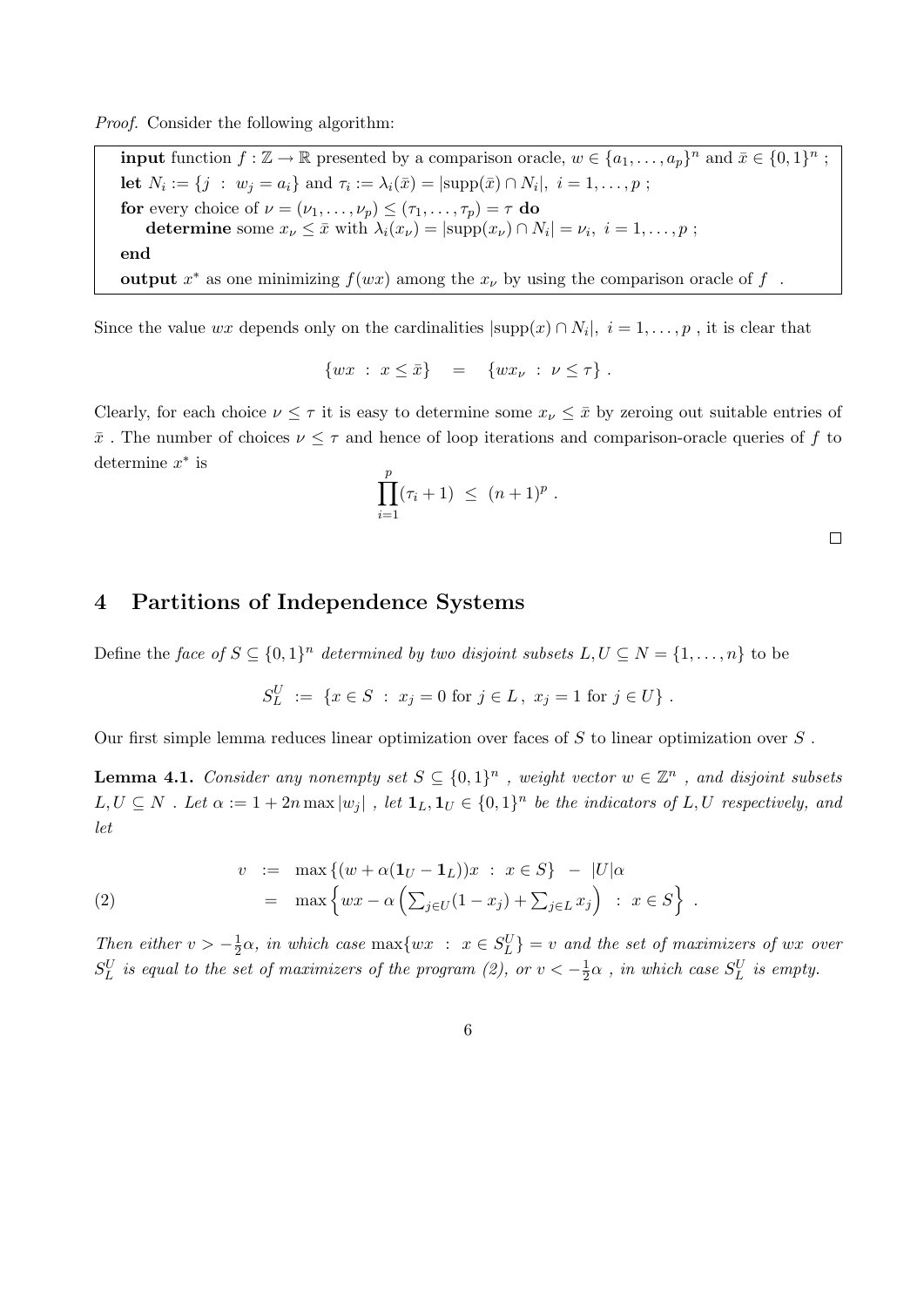*Proof.* For all  $x \in \{0,1\}^n$ , we have  $-\frac{1}{2}$  $\frac{1}{2}\alpha < wx < \frac{1}{2}\alpha$ , and so for all  $y \in S \setminus S_L^U$  and  $z \in S_L^U$  we have

$$
wy - \alpha \left( \sum_{j \in U} (1 - y_j) + \sum_{j \in L} y_j \right) \le wy - \alpha < \frac{1}{2}\alpha - \alpha = -\frac{1}{2}\alpha
$$
\n
$$
< wz = wz - \alpha \left( \sum_{j \in U} (1 - z_j) + \sum_{j \in L} z_j \right) .
$$

.

Let  $S \subseteq \{0,1\}^n$  and  $w \in \{a_1,\ldots,a_p\}^n$  be arbitrary, and let  $N_i := \{j \in N : w_j = a_i\}$  as usual. As usual, for  $x \in S$ , let  $\lambda_i(x) := |\text{supp}(x) \cap N_i|$  for each i. For p-tuples  $\mu = (\mu_1, \dots, \mu_p)$  and  $\lambda = (\lambda_1, \ldots, \lambda_p)$  in  $\mathbb{Z}_+^p$  with  $\mu \leq \lambda$ , define

(3) 
$$
S_{\mu}^{\lambda} := \left\{ x \in S : \begin{array}{c} \lambda_i(x) = \mu_i , & \text{if } \mu_i < \lambda_i , \\ \lambda_i(x) \ge \mu_i , & \text{if } \mu_i = \lambda_i . \end{array} \right\}
$$

**Proposition 4.2.** Let  $S \subseteq \{0,1\}^n$  be arbitrary. Then every  $\lambda \in \mathbb{Z}_{+}^p$  induces a partition of S given by

$$
S = \biguplus_{\mu \leq \lambda} S_{\mu}^{\lambda} .
$$

*Proof.* Consider any  $x \in S$ , and define  $\mu \leq \lambda$  by  $\mu_i := \min\{\lambda_i(x), \lambda_i\}$ . Then  $x \in S_\mu^\lambda$ , but  $x \notin S_\nu^\lambda$  for  $\nu \leq \lambda$ ,  $\nu \neq \mu$ .  $\Box$ 

**Lemma 4.3.** For all fixed p-tuples a and  $\lambda \in \mathbb{Z}_{+}^{p}$ , there is a polynomial-time algorithm that, given any independence system S presented by a linear-optimization oracle,  $w \in \{a_1, \ldots, a_p\}^n$ , and  $\mu \in \mathbb{Z}_{+}^p$ + with  $\mu \leq \lambda$ , solves

$$
\max\left\{wx \; : \; x \in S_\mu^\lambda\right\}
$$

.

Proof. Consider the following algorithm:

**input** independence system  $S \subseteq \{0,1\}^n$  presented by a linear-optimization oracle,  $w \in \{a_1, \ldots, a_p\}^n$ , and  $\mu \leq \lambda$ ; **let**  $I := \{i : \mu_i < \lambda_i\}$  and  $N_i := \{j \in N : w_j = a_i\}, i = 1, ..., p;$ for every  $S_i \subseteq N_i$  with  $|S_i| = \mu_i$ ,  $i = 1, \ldots, p$ , if any, do let  $L := \bigcup_{i \in I} (N_i \setminus S_i)$  and  $U := \bigcup_{i=1}^p S_i$ ; **find** by the algorithm of Lemma 4.1 an  $x(S_1, \ldots, S_p)$  attaining max $\{wx : x \in S_L^U\}$  if any; end output  $x^*$  as one maximizing  $wx$  among all of the  $x(S_1, \ldots, S_p)$  (if any) found in the loop above .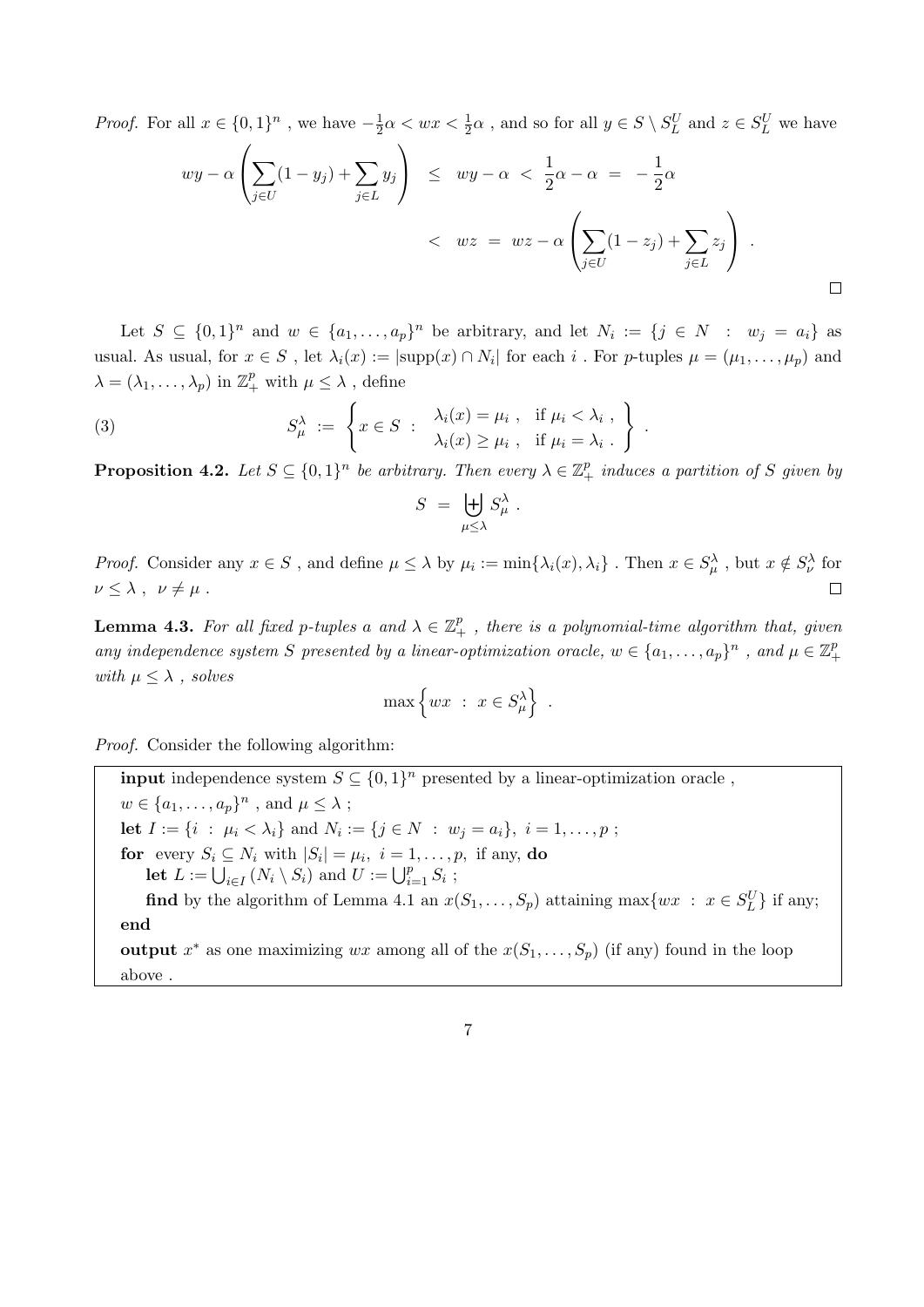It is clear that  $S_\mu^\lambda$  is the union of the  $S_L^U$  over all choices  $S_1,\ldots,S_p$  as above, and therefore  $x^*$  is indeed a maximizer of wx over  $S_\mu^\lambda$ . The number of such choices and hence of loop iterations is

$$
\prod_{i=1}^p \binom{|N_i|}{\mu_i} \ \leq \ \prod_{i=1}^p n^{\mu_i} \ \leq \ \prod_{i=1}^p n^{\lambda_i} \ ,
$$

which is polynomial because  $\lambda$  is fixed. In each iteration, we find  $x(S_1, \ldots, S_p)$  maximizing wx over  $S_L^U$  or detect  $S_L^U = \emptyset$  by applying the algorithm of Lemma 4.1 using a single query of the linearoptimization oracle for S .  $\Box$ 

We will later show that, for a suitable choice of  $\lambda$ , we can guarantee that, for every block  $S_{\mu}^{\lambda}$  of the partition of S induced by  $\lambda$ , the naïve strategy applied to  $S^{\lambda}_{\mu}$  does give a good solution, with only a constant number of better objective values obtainable by solutions within  $S^{\lambda}_{\mu}$ . For this, we proceed next to take a closer look at the monoid generated by a  $p$ -tuple  $a$  and at suitable restrictions of this monoid.

#### 5 Monoids and Frobenius Numbers

Recall that a p-tuple  $a = (a_1, \ldots, a_p)$  is primitive if the  $a_i$  are distinct positive integers having greatest common divisor  $gcd(a) = gcd(a_1, \ldots, a_p)$  is 1. For  $p = 1$ , the only primitive  $a = (a_1)$  is the one with  $a_1 = 1$ . The monoid of  $a = (a_1, \ldots, a_p)$  is the set of nonnegative integer combinations of its entries,

$$
M(a) = \{ \mu a = \sum_{i=1}^p \mu_i a_i : \mu \in \mathbb{Z}_+^p \} .
$$

The gap set of a is the set  $G(a) := \mathbb{Z}_+ \setminus M(a)$  and is well known to be finite [4]. If all  $a_i \geq 2$ , then  $G(a)$  is nonempty, and its maximum element is known as the Frobenius number of a, and will be denoted by  $F(a) := \max G(a)$ . If some  $a_i = 1$ , then  $G(a) = \emptyset$ , in which case we define  $F(a) := 0$  by convention. Also, we let  $F(a) := 0$  by convention for the empty p-tuple  $a = ()$  with  $p = 0$ .

**Example 5.1.** If  $a = (3, 5)$  then the gap set is  $G(a) = \{1, 2, 4, 7\}$ , and the Frobenius number is  $F(a) = 7$ .

Classical results of Schur and Sylvester, respectively, assert that for all  $p \ge 2$  and all  $a = (a_1, \ldots, a_p)$ with each  $a_i \geq 2$ , the Frobenius number obeys the upper bound

(4) 
$$
F(a) + 1 \leq \min\{(a_i - 1)(a_j - 1) : 1 \leq i < j \leq p\},
$$

with equality  $F(a) + 1 = (a_1 - 1)(a_2 - 1)$  holding for  $p = 2$ . See [4] and references therein for proofs.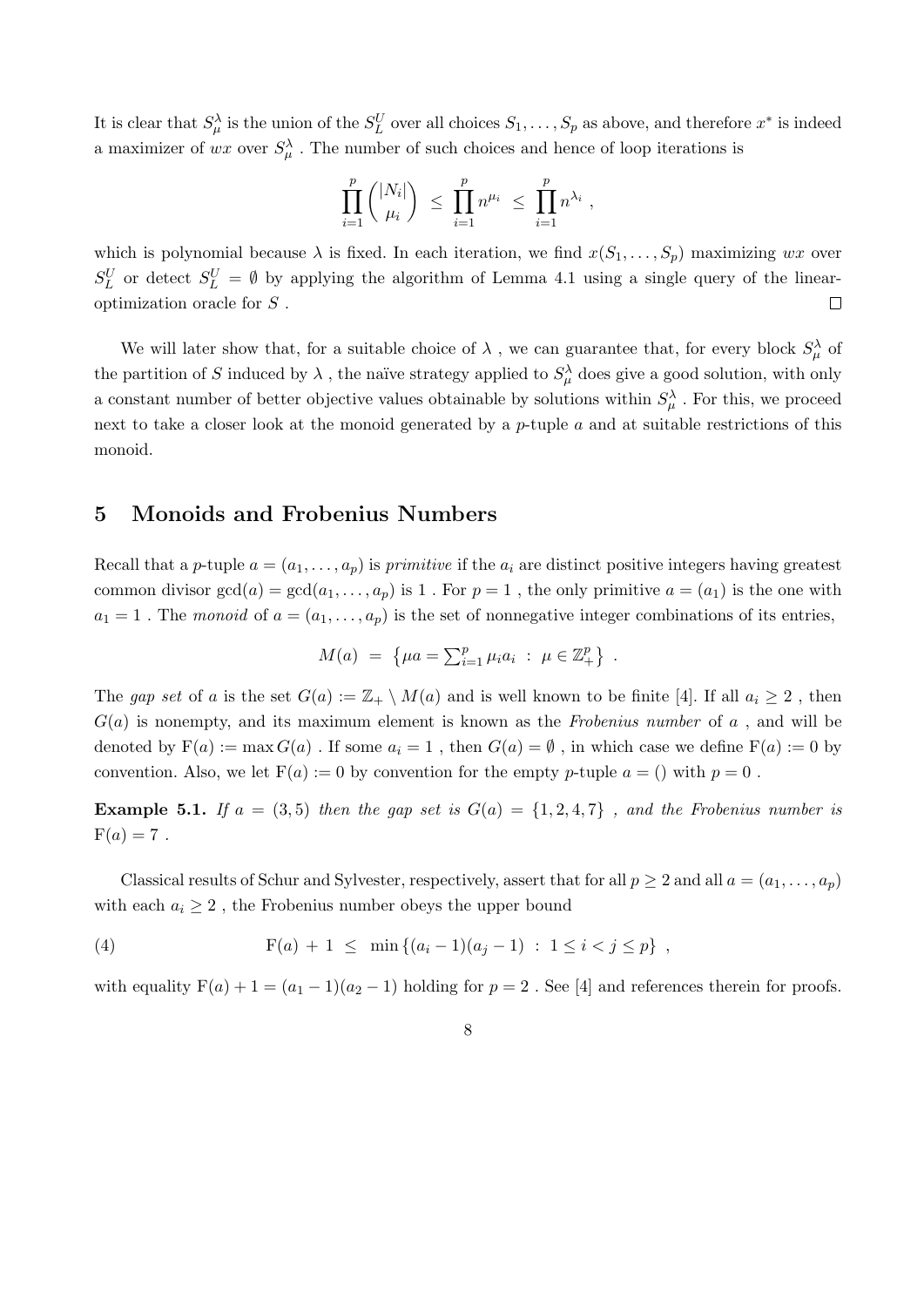Define the *restriction* of  $M(a)$  by  $\lambda \in \mathbb{Z}_+^p$  to be the following subset of  $M(a)$ :

$$
M(a,\lambda) \ := \ \{\mu a \ : \ \mu \in \mathbb{Z}_+^p \, , \ \mu \leq \lambda \} \ .
$$

We start with a few simple facts.

**Proposition 5.2.** For every  $\lambda \in \mathbb{Z}_{+}^{p}$ ,  $M(a,\lambda)$  is symmetric on  $\{0,1,\ldots,\lambda a\}$ , that is, we have that  $g \in M(a, \lambda)$  if and only if  $\lambda a - g \in M(a, \lambda)$ .

*Proof.* Indeed,  $g = \mu a$  with  $0 \le \mu \le \lambda$  if and only if  $\lambda a - g = (\lambda - \mu)a$  with  $0 \le \lambda - \mu \le \lambda$ .  $\Box$ 

Recall that for  $z, s \in \mathbb{Z}$  and  $Z \subseteq \mathbb{Z}$ , we let  $z + sZ := \{z + sx \; : \; x \in Z\}$ .

**Proposition 5.3.** For every  $\lambda \in \mathbb{Z}_{+}^{p}$ , we have

(5) 
$$
M(a,\lambda) \subseteq \{0,1,\ldots,\lambda a\} \setminus (G(a) \cup (\lambda a - G(a)))
$$

*Proof.* Clearly,  $M(a, \lambda) \subseteq \{0, 1, ..., \lambda a\} \setminus G(a)$ . The claim now follows from Proposition 5.2.  $\Box$ 

Call  $\lambda \in \mathbb{Z}_+^p$  saturated for a if (5) holds for  $\lambda$  with equality. In particular, if some  $a_i = 1$ , then  $\lambda$ saturated for a implies  $M(a, \lambda) = \{0, 1, \ldots, \lambda a\}$ .

**Example 5.1, continued.** For  $a = (3, 5)$  and say  $\lambda = (3, 4)$ , we have  $\lambda a = 29$ , and it can be easily checked that there are two values, namely  $12 = 4 \cdot 3 + 0 \cdot 5$  and  $17 = 4 \cdot 3 + 1 \cdot 5$ , that are not in  $M(a, \lambda)$  but are in  $\{0, 1, \ldots, \lambda a\} \setminus (G(a) \cup (\lambda a - G(a)))$ . Hence, in this case  $\lambda$  is not saturated for a.

Let  $\max(a) := \max\{a_1, \ldots, a_p\}$ . Call  $a = (a_1, \ldots, a_p)$  divisible if  $a_i$  divides  $a_{i+1}$  for  $i = 1, \ldots p-1$ . The following theorem asserts that, for any fixed primitive  $a$ , every (component-wise) sufficiently large p-tuple  $\lambda$  is saturated for a.

**Theorem 5.4.** Let  $a = (a_1, \ldots, a_p)$  be any primitive p-tuple. Then the following statements hold:

- 1. Every  $\lambda = (\lambda_1, \ldots, \lambda_p)$  satisfying  $\lambda_i \ge \max(a)$  for  $i = 1, \ldots, p$  is saturated for a.
- 2. For divisible a, every  $\lambda = (\lambda_1, \ldots, \lambda_p)$  satisfying  $\lambda_i \geq \frac{a_{i+1}}{a_i}$  $\frac{i+1}{a_i}-1$  for  $i=1,\ldots,p-1$  is saturated for a .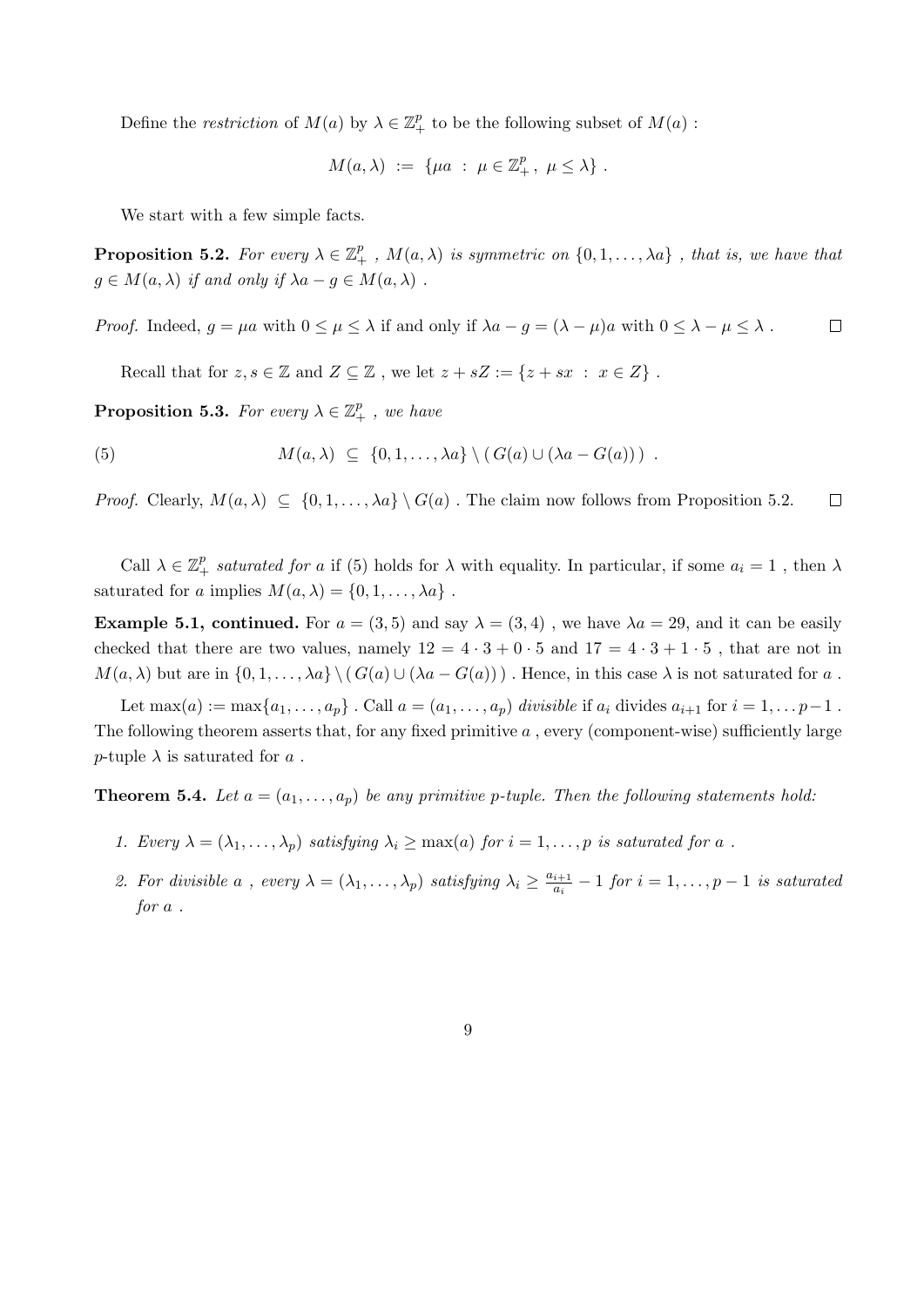Proof. We begin with Part 1. As we go, we make some claims for which we employ somewhat tedious and lengthy elementary arguments to carefully verify. We relegate proofs of these claims, specifically Claim 1 and SubClaims 2.1–2.4, to the Appendix.

Suppose that  $\lambda_i \geq \max(a)$ , for  $i = 1, \ldots, p$ . Suppose that the result is false. Then there is a ptuple  $\mu \in \mathbb{Z}_{+}^{p}$  so that  $\mu a \leq \lambda a$  but  $\mu a \notin M(a,\lambda)$ . By Proposition 5.2, we can assume that  $\mu a \leq \frac{1}{2}$  $\frac{1}{2}\lambda a$ . Among all such  $\mu$ , choose one that has minimum *violation*  $\sum_{i=1}^{p} (\mu_i - \lambda_i)^+$ . Let j be an index such that  $\mu_j > \lambda_j$ .

*Claim 1:* There are at least two indices k for which  $\mu_k < \lambda_k/2$ .

Next, for every integer  $0 \leq \gamma \leq a_i - 1$ , consider the two-variable integer linear program:

$$
P_{\gamma}
$$
\n
$$
\min x_{l}(\gamma)
$$
\n
$$
\text{s.t. } a_{j}x_{j}(\gamma) - a_{l}x_{l}(\gamma) = \gamma a_{k} ;
$$
\n
$$
x_{j}(\gamma), x_{l}(\gamma) \in \mathbb{Z}_{+} .
$$

*Claim 2:* For some  $\gamma \leq [a_j/2]$ , there is a nonzero optimal solution to  $P_\gamma$ , such that  $x_l(\gamma) \leq [a_j/2]$ . Proof of Claim 2: For the purpose of establishing Claim 2, we assume, without loss of generality, that  $gcd(a_j, a_k, a_l) = 1$ ; if this did not hold, we could just divide the integers  $a_j, a_k, a_l$  by their greatest common divisor, thus proving a stronger result.

SubClaim 2.1: The integer program  $P_{\gamma}$  is feasible for all integers  $0 \leq \gamma \leq a_j - 1$  that are integer multiples of  $gcd(a_l, a_j)$ .

SubClaim 2.2: In fact, for  $\gamma = z_k \gcd(a_l, a_j)$  with  $z_k \in \mathbb{Z}_+$ , we have that  $x_l^*(\gamma) = z_l \gcd(a_k, a_j)$  for some  $z_l \in \mathbb{Z}_+$ .

 $SubClaim 2.3: For 0 \le \gamma, \gamma' < a_j/\gcd(a_k, a_j)$ , we have that  $x_l^*(\gamma) \ne x_l^*(\gamma')$  for  $\gamma \ne \gamma'$ .

SubClaim 2.4: For integer  $\gamma \ge a_j/gcd(a_k, a_j)$ , we write  $\gamma$  uniquely as

$$
\gamma = \gamma' + \mu a_j / \gcd(a_k, a_j) ,
$$

with  $\mu \in \mathbb{Z}_+$ ,  $\gamma' \in \mathbb{Z}_+$ ,  $\gamma' < a_j / \gcd(a_k, a_j)$ . Then we have that

$$
x_l^*(\gamma') = x_l^*(\gamma) ,
$$
  
\n
$$
x_j^*(\gamma') = x_j^*(\gamma) + \mu a_k / \gcd(a_k, a_j) .
$$

Now we are in position to complete the proof of Claim 2. First, if  $gcd(a_l, a_j) \geq 2$ , then Claim 2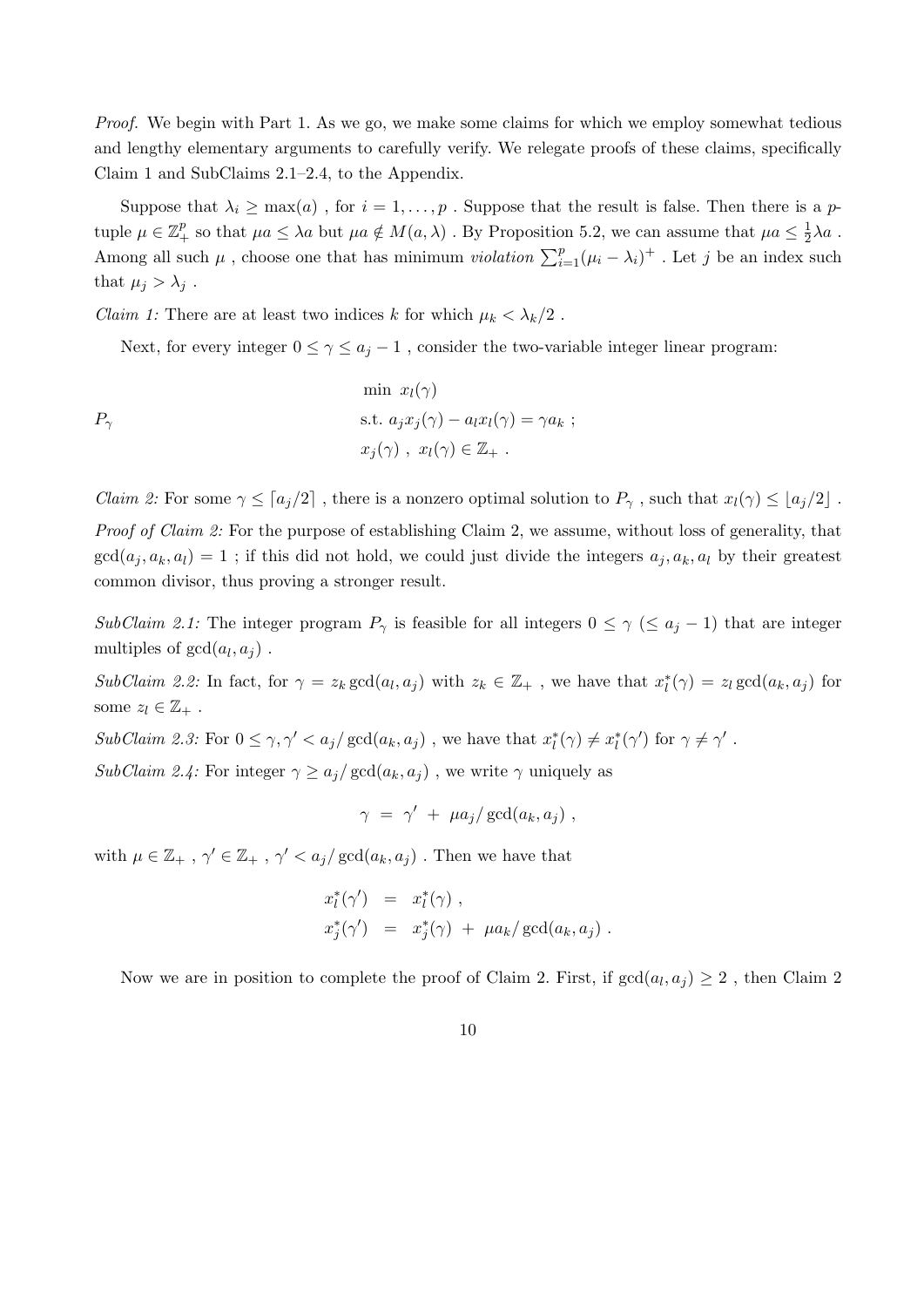follows because

$$
x_l(0) := a_j/gcd(a_l, a_j),
$$
  

$$
x_j(0) := a_l/gcd(a_l, a_j)
$$

is a feasible solution of  $P_0$  with  $x_l(0) \leq \lfloor a_j/2 \rfloor$ . So, we can assume from now on that  $gcd(a_l, a_j) = 1$ .

We denote by  $\Omega$  the set of all integers  $0 \leq \gamma \leq a_j - 1$  for which  $P_\gamma$  is feasible. Next, assume that  $gcd(a_k, a_j) \geq 2$ . Then by what we have shown already,

$$
\{x_l^*(\gamma) \ : \ \gamma \in \Omega\} \ = \ \{x_l^*(\gamma) \ : \ \gamma \in \Omega \ , \ \gamma < a_j/\gcd(a_k, a_j)\} \ .
$$

Because  $a_j/gcd(a_k, a_j) \leq a_j/2$ , there is a  $\gamma \leq a_j/gcd(a_k, a_j) \leq a_j/2$  such that  $P_\gamma$  has a feasible solution with  $x_l(\gamma) = 1$ . So we now can further assume that  $gcd(a_k, a_j) = 1$ .

Then  $x_l^*(\gamma) \neq x_l^*(\gamma')$  for all  $\gamma \in \Omega$ ,  $\gamma \neq \gamma'$  implies that the cardinality of the set  $\{x_l^*(\gamma) : 1 \leq \gamma \leq \gamma' \}$  $[a_j/2]$ } is equal to  $[a_j/2]$ . Because  $x_l^*(\gamma)$  is an integer between 0 and  $a_j - 1$ , it follows that there must exist a  $\gamma^*$  with  $1 \leq \gamma^* \leq \lceil a_j/2 \rceil$  such that  $x_l^*(\gamma^*) \leq \lfloor a_j/2 \rfloor$ . Hence we have established Claim 2.

Notice that this then also implies that

$$
x_j^*(\gamma^*)
$$
  $a_j = \gamma^* a_k + x_l^*(\gamma^*)$   $a_l \leq \max(a) (\gamma^* + x_l^*(\gamma^*)) \leq \max(a) a_j$ ,

which implies  $x_j^*(\gamma^*) \leq \max(a)$ .

Now, define a new p-tuple  $\nu$  by

$$
\nu_j := \mu_j - x_j^*(\gamma^*) , \quad \nu_l := \mu_l + x_l^*(\gamma^*) , \quad \nu_k := \mu_k + \gamma^* , \quad \text{and} \ \nu_i := \mu_i \ \text{ for all } \ i \neq j, k, l .
$$

Because  $x_j^*(\gamma^*) \le \max(a)$ , it follows that  $\nu_j > 0$ . Moreover, for  $i \in \{k, l\}$ ,  $0 \le \nu_i \le \lambda_i$ . Therefore  $\nu$  is nonnegative, satisfies  $\nu a = \mu a = v$ , and has lesser violation than  $\mu$ , which is a contradiction to the choice of  $\mu$ . So indeed  $v \in M(a,\lambda)$ , and we have established Part 1 of the theorem.

Before continuing, we note that a much simpler elementary argument can be used to establish Part 1 of the theorem under the stronger hypothesis:  $\lambda_i \geq 2 \max(a)$  for  $i = 1, \ldots, p$ .

We next proceed with establishing Part 2 of the theorem. We begin by using induction on  $p$ . For  $p = 1$ , we have  $a_1 = 1$ , and every  $\lambda = (\lambda_1)$  is saturated because every  $0 \le v \le \lambda a = \lambda_1$  satisfies  $v = \mu a = \mu_1$  for  $\mu \leq \lambda$  given by  $\mu = (\mu_1)$  with  $\mu_1 = v$ .

Next consider  $p > 1$ . We use induction on  $\lambda_p$ . Suppose first that  $\lambda_p = 0$ . Let  $a' := (a_1, \ldots, a_{p-1})$ and  $\lambda' := (\lambda_1, \ldots, \lambda_{p-1})$ . Consider any value  $0 \le v \le \lambda a = \lambda' a'$ . Since  $\lambda'$  is saturated by induction on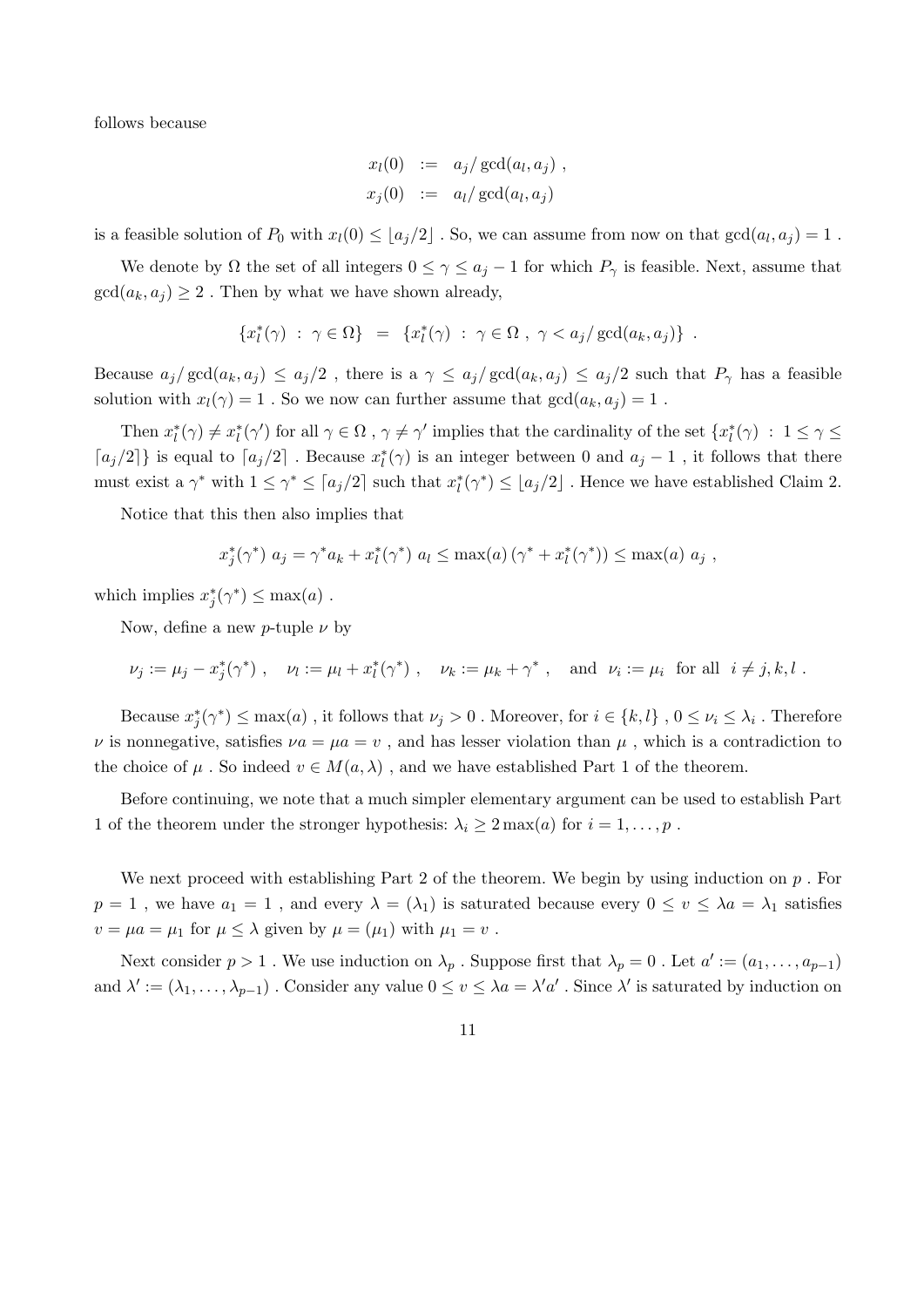p, there exists  $\mu' \leq \lambda'$  with  $v = \mu' a'$ . Then,  $\mu := (\mu', 0) \leq \lambda$  and  $v = \mu a$ . So  $\lambda$  is also saturated. Next, consider  $\lambda_p > 0$ . Let  $\tau := (\lambda_1, \ldots, \lambda_{p-1}, \lambda_p - 1)$ . Consider any value  $0 \le v \le \tau a = \lambda a - a_p$ . Since  $\tau$ is saturated by induction on  $\lambda_p$ , there is a  $\mu \leq \tau < \lambda$  with  $v = \mu a$ , and so  $v \in M(a, \tau) \subseteq M(a, \lambda)$ . Moreover,  $v + a_p = \hat{\mu}a$  with  $\hat{\mu} := (\mu_1, \dots, \mu_{p-1}, \mu_p + 1) \leq \lambda$ , so  $v + a_p \in M(a, \lambda)$  as well. Therefore

(6) 
$$
\{0,1,\ldots,\tau a\} \cup \{a_p,a_p+1,\ldots,\lambda a\} \subseteq M(a,\lambda).
$$

Now,

$$
\tau a = \sum_{i=1}^p \tau_i a_i \geq \sum_{i=1}^{p-1} \lambda_i a_i \geq \sum_{i=1}^{p-1} \left( \frac{a_{i+1}}{a_i} - 1 \right) a_i = \sum_{i=1}^{p-1} (a_{i+1} - a_i) = a_p - 1,
$$

implying that the left-hand side of (6) is in fact equal to  $\{0, 1, \ldots, \lambda a\}$ . Therefore  $\lambda$  is indeed saturated. This completes the double induction, the proof of Part 2, and the proof of the theorem.  $\Box$ 

#### 6 Obtaining an r-Best Solution

We can now combine all the ingredients developed in the previous sections and provide our algorithm. Let  $a=(a_1,\ldots,a_p)$  be a fixed primitive p-tuple. Define  $\lambda=(\lambda_1,\ldots,\lambda_p)$  by  $\lambda_i:=\max(a)$  for every  $i$ . For  $\mu \leq \lambda$  define

$$
I^{\lambda}_{\mu} := \{i : \mu_i = \lambda_i\}
$$
 and  $a^{\lambda}_{\mu} := \left(\frac{a_i}{\gcd(a_i : i \in I^{\lambda}_{\mu})} : i \in I^{\lambda}_{\mu}\right)$ .

Finally, define

(7) 
$$
r(a) := \sum_{\mu \leq \lambda} \mathbf{F}(a_{\mu}^{\lambda}).
$$

The next corollary gives some estimates on  $r(a)$ , including a general bound implied by Theorem 5.4.

**Corollary 6.1.** Let  $a = (a_1, \ldots, a_p)$  be any primitive p-tuple. Then the following hold:

- 1. An upper bound on  $r(a)$  is given by  $r(a) \leq (2 \max(a))^p$ .
- 2. For divisible a, we have  $r(a) = 0$ .
- 3. For  $p = 2$ , that is, for  $a = (a_1, a_2)$ , we have  $r(a) = F(a)$ .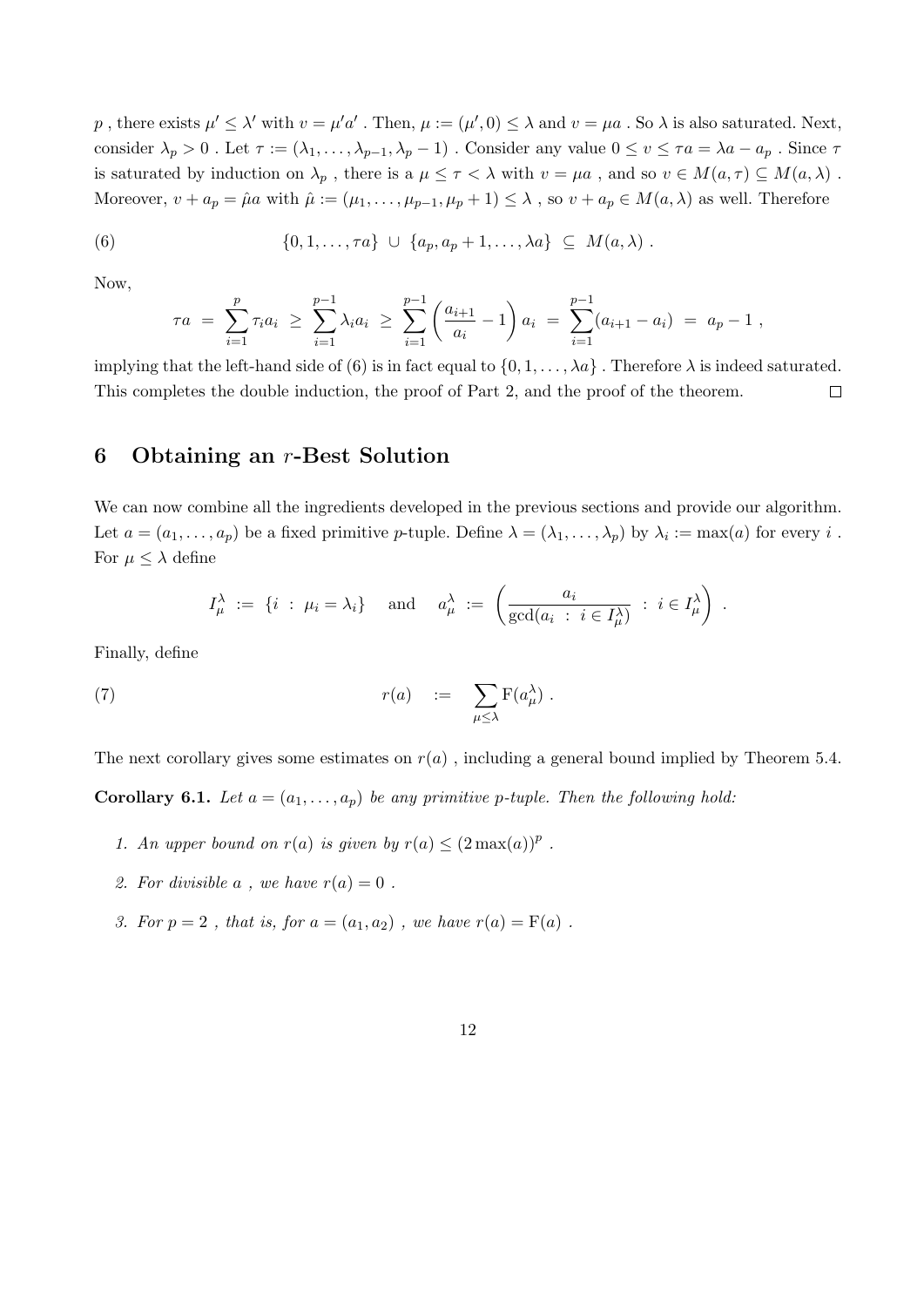*Proof.* Define  $\lambda = (\lambda_1, \ldots, \lambda_p)$  by  $\lambda_i := \max(a)$  for every i. First note that if  $I_\mu^\lambda$  is empty or a singleton then  $a_{\mu}^{\lambda}$  is empty or  $a_{\mu}^{\lambda} = 1$ , and hence  $F(a_{\mu}^{\lambda}) = 0$ .

Part 1: As noted,  $F(a^{\lambda}_{\mu}) = 0$  for each  $\mu \leq \lambda$  with  $|I^{\lambda}_{\mu}| \leq 1$ . There are at most  $2^{p}(\max(a))^{p-2}$ p-tuples  $\mu \leq \lambda$  with  $|I_{\mu}^{\lambda}| \geq 2$  and for each, the bound of equation (4) implies  $F(a_{\mu}^{\lambda}) \leq (\max(a))^2$ . Hence

$$
r(a) \leq 2^p(\max(a))^{p-2}(\max(a))^2 \leq (2\max(a))^p.
$$

Part 2: If a is divisible, then the least entry of every nonempty  $a_\mu^{\lambda}$  is 1, and hence  $F(a_\mu^{\lambda}) = 0$  for every  $\mu \leq \lambda$ . Therefore  $r(a) = 0$ .

Part 3: As noted,  $F(a^{\lambda}_{\mu}) = 0$  for each  $\mu \leq \lambda$  with  $|I^{\lambda}_{\mu}| \leq 1$  . For  $p = 2$  , the only  $\mu \leq \lambda$  with  $|I^{\lambda}_{\mu}| = 2$ is  $\mu = \lambda$ . Because  $a_{\lambda}^{\lambda} = a$ , we find that  $r(a) = F(a)$ .  $\Box$ 

We are now in position to prove the following refined version of our main theorem (Theorem 1.1).

**Theorem 6.2.** For every primitive p-tuple  $a = (a_1, \ldots, a_p)$ , with  $r(a)$  as in (7) above, there is an algorithm that, given any independence system  $S \subseteq \{0,1\}^n$  presented by a linear-optimization oracle, weight vector  $w \in \{a_1, \ldots, a_p\}^n$ , and function  $f : \mathbb{Z} \to \mathbb{R}$  presented by a comparison oracle, provides an r(a)-best solution to the nonlinear problem  $\min\{f(wx) : x \in S\}$ , in time polynomial in n. Moreover:

- 1. If  $a_i$  divides  $a_{i+1}$  for  $i = 1, \ldots, p-1$ , then the algorithm provides an optimal solution.
- 2. For  $p = 2$ , that is, for  $a = (a_1, a_2)$ , the algorithm provide an  $F(a)$ -best solution.

Proof. Consider the following algorithm:

**input** independence system  $S \subseteq \{0,1\}^n$  presented by a linear-optimization oracle,  $f : \mathbb{Z} \to \mathbb{R}$ presented by a comparison oracle, and  $w \in \{a_1, \ldots, a_p\}^n$ ; define  $\lambda = (\lambda_1, \ldots, \lambda_p)$  by  $\lambda_i := \max(a)$  for every i; for every choice of *p*-tuple  $\mu \in \mathbb{Z}_+^p$ ,  $\mu \leq \lambda$  do find by the algorithm of Lemma 4.3 an  $x_{\mu}$  attaining max $\{wx : x \in S^{\lambda}_{\mu}\}\$ if any; if  $S_{\mu}^{\lambda} \neq \emptyset$  then find by the algorithm of Lemma 3.3 an  $x_{\mu}^{*}$  attaining  $\min\{f(wx) : x \in \{0,1\}^n, x \leq x_\mu\};$ end output  $x^*$  as one minimizing  $f(wx)$  among the  $x^*_{\mu}$ .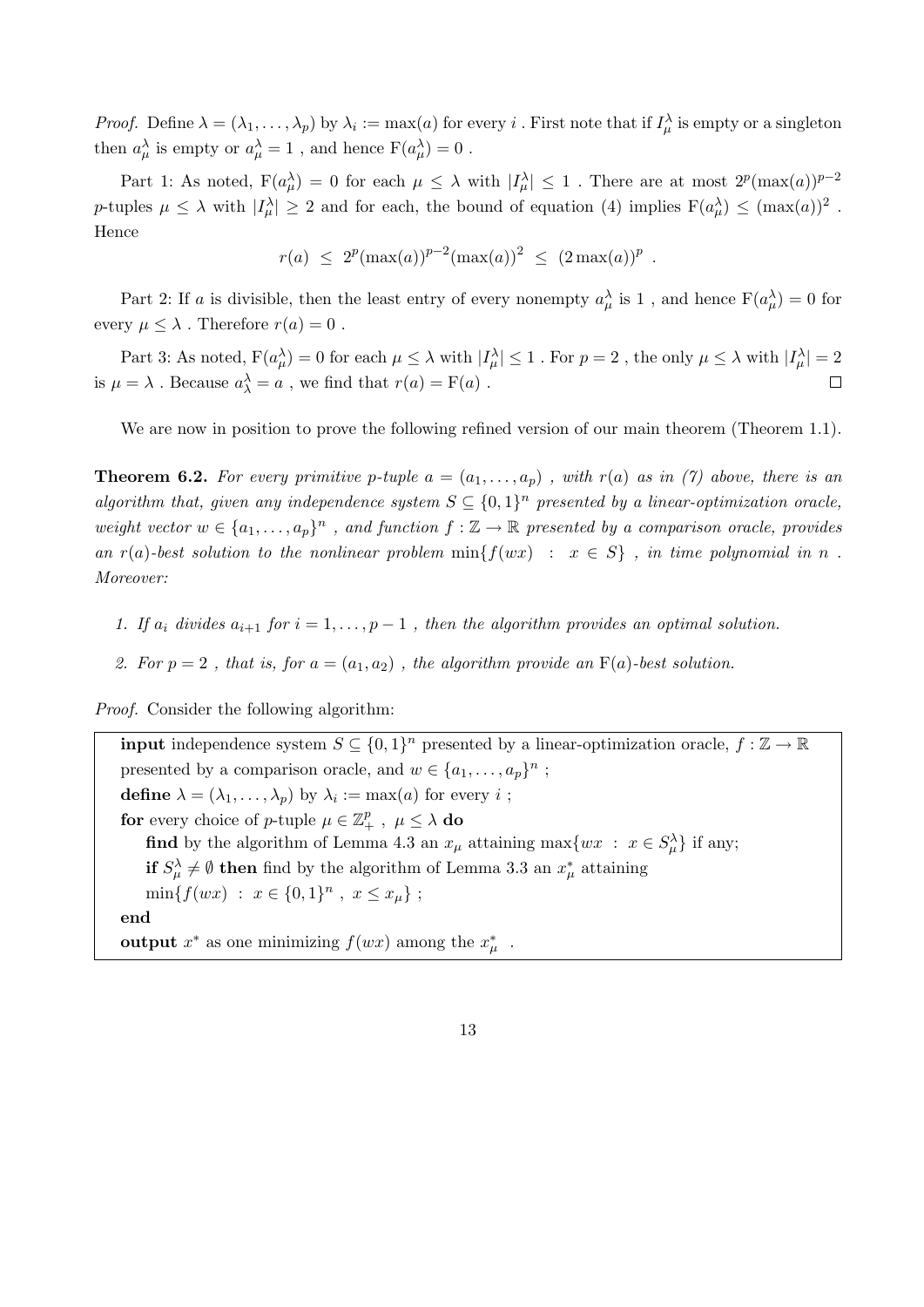First note that the number of p-tuples  $\mu \leq \lambda$  and hence of loop iterations and applications of the polynomial-time algorithms of Lemma 3.3 and Lemma 4.3 is  $\prod_{i=1}^{p} (\lambda_i + 1) = (1 + \max(a))^p$  which is constant since a is fixed. Therefore the entire running time of the algorithm is polynomial.

Consider any p-tuple  $\mu \leq \lambda$  with  $S_{\mu}^{\lambda} \neq \emptyset$ , and let  $x_{\mu}$  be an optimal solution of max $\{wx : x \in S_{\mu}^{\lambda}\}\$ determined by the algorithm. Let  $I := I^{\lambda}_{\mu} = \{i : \mu_i = \lambda_i\}$ , let  $g := \gcd(a_i : i \in I)$ , let  $\bar{a} \, := \, a_\mu^\lambda \, = \, \frac{1}{q}$  $\frac{1}{g}(a_i : i \in I)$ , and let  $h := \sum \{\mu_i a_i : i \notin I\}$ . For each point  $x \in \{0,1\}^n$  and for each  $i = 1, \ldots, p$ , let as usual  $\lambda_i(x) := |\text{supp}(x) \cap N_i|$ , where  $N_i = \{j : w_j = a_i\}$ , and let  $\bar{\lambda}(x) := (\lambda_i(x) : i \in I)$ . By the definition of  $S_\mu^\lambda$  in equation (3) and of I above, for each  $x \in S_\mu^\lambda$  we have

$$
wx = \sum_{i \notin I} \lambda_i(x) a_i + \sum_{i \in I} \lambda_i(x) a_i = \sum_{i \notin I} \mu_i a_i + g \sum_{i \in I} \lambda_i(x) \frac{1}{g} a_i = h + g \bar{\lambda}(x) \bar{a} .
$$

In particular, for every  $x \in S_\mu^\lambda$  we have  $wx \in h + gM(\bar{a})$  and  $wx \le wx_\mu = h + g\bar{\lambda}(x_\mu)\bar{a}$  , and therefore

$$
w \cdot S_{\mu}^{\lambda} \subseteq h + g\left(M(\bar{a}) \cap \{0, 1 \dots, \bar{\lambda}(x_{\mu})\bar{a}\}\right) .
$$

Let  $T := \{x : x \leq x_\mu\}$ . Clearly, for any  $\overline{\nu} \leq \overline{\lambda}(x_\mu)$  there is an  $x \in T$  obtained by zeroing out suitable entries of  $x_\mu$  such that  $\bar{\lambda}(x) = \bar{\nu}$  and  $\lambda_i(x) = \lambda_i(x_\mu) = \mu_i$  for  $i \notin I$ , and hence  $wx = h + g\bar{\nu}\bar{a}$ . Therefore

$$
h + gM\left(\bar{a}, \bar{\lambda}(x_{\mu})\right) \ \subseteq \ w \cdot T \ .
$$

Since  $x_{\mu} \in S^{\lambda}_{\mu}$ , by the definition of  $S^{\lambda}_{\mu}$  and I, for each  $i \in I$  we have

$$
\lambda_i(x_\mu) = |\text{supp}(x) \cap N_i| \ge \mu_i = \lambda_i = \max(a) \ge \max(\bar{a}).
$$

Therefore, by Theorem 5.4, we conclude that  $\bar{\lambda}(x_{\mu}) = (\lambda_i(x_{\mu}) : i \in I)$  is saturated for  $\bar{a}$  and hence

$$
M\left(\bar{a}, \bar{\lambda}(x_{\mu})\right) = \left(M(\bar{a}) \cap \{0, 1 \dots, \bar{\lambda}(x_{\mu})\bar{a}\}\right) \setminus \left(\bar{\lambda}(x_{\mu})\bar{a} - G(\bar{a})\right) .
$$

This implies that

$$
w\cdot S_\mu^\lambda \quad \downarrow \ w\cdot T \ \subseteq \ h \ + \ g\left(\bar{\lambda}(x_\mu)\bar{a} - G(\bar{a})\right) \ ,
$$

and hence

$$
|w \cdot S_\mu^\lambda \setminus w \cdot T| \leq |G(\bar{a})| = F(\bar{a}) .
$$

Therefore, as compared to the objective value of the optimal solution  $x^*_{\mu}$  of

$$
\min\{f(wx) : x \in T\} = \min\{f(wx) : x \le x_\mu\}
$$

determined by the algorithm, at most  $F(\bar{a})$  better objective values are attained by points in  $S^{\lambda}_{\mu}$ .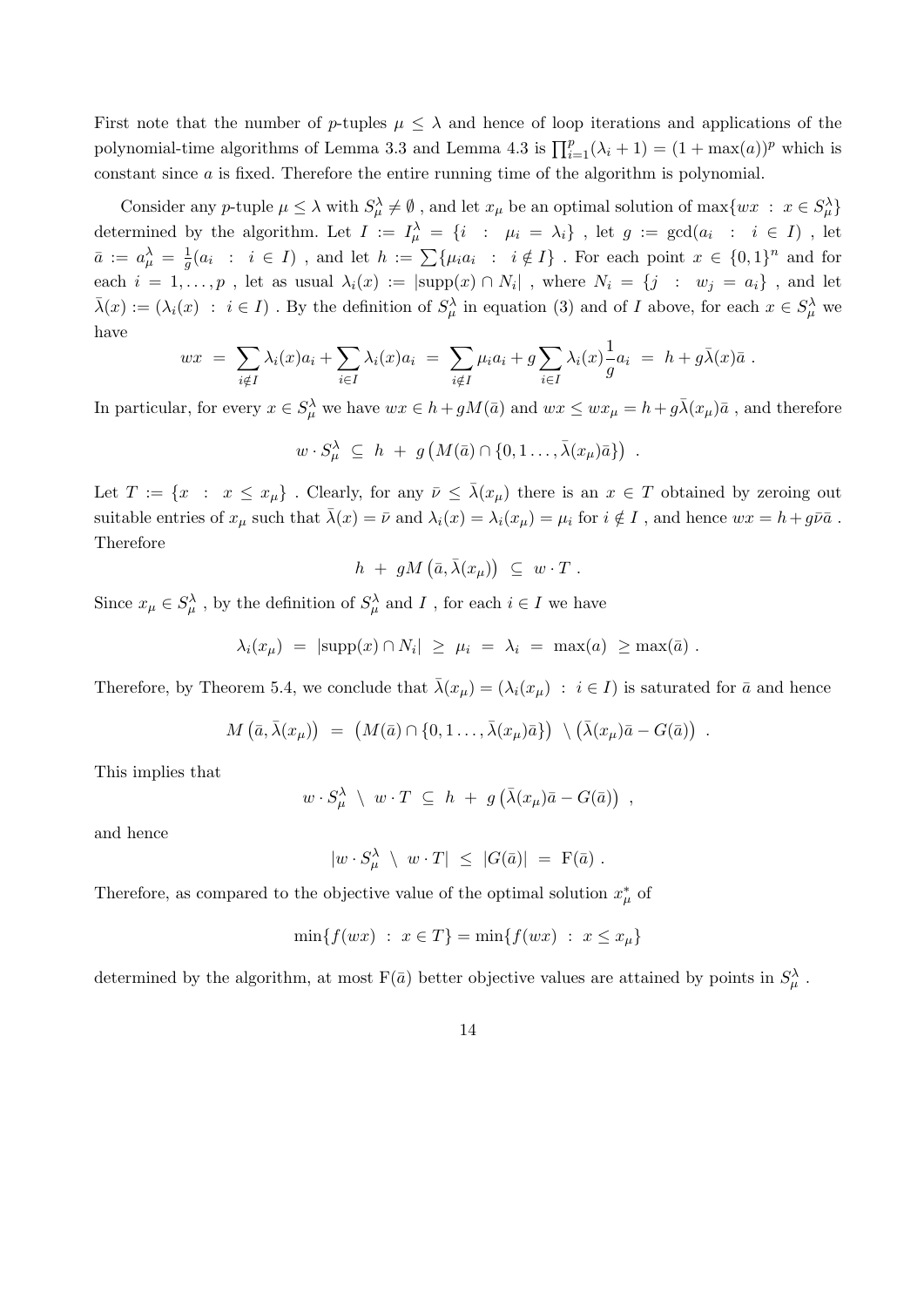Since  $S = \biguplus_{\mu \leq \lambda} S_{\mu}^{\lambda}$  by Proposition 4.2, the independence system S has altogether at most

$$
\sum_{\mu \leq \lambda} \mathbf{F}(a_{\mu}^{\lambda}) = r(a)
$$

better objective values  $f(wx)$  attainable than that of the solution  $x^*$  output by the algorithm. Therefore  $x^*$  is indeed an  $r(a)$ -best solution to the nonlinear optimization problem over the (singly) weighted  $\Box$ independence system.

In fact, as the above proof of Theorem 6.2 shows, our algorithm provides a better,  $q(a)$ -best, solution, where  $g(a)$  is defined as follows in terms of the cardinalities of the gap sets of the subtuples  $a_{\mu}^{\lambda}$  with  $\lambda$  defined again by  $\lambda_i := 2 \max(a)$  for all i (in particular,  $g(a) = |G(a)|$  for  $p = 2$ ),

(8) 
$$
g(a) := \sum_{\mu \leq \lambda} |G(a_{\mu}^{\lambda})|.
$$

#### 7 Finding an Optimal Solution Requires Exponential Time

We now demonstrate that our results are best possible in the following sense. Consider  $a := (2, 3)$ . Because  $F(2, 3) = 1$ , Theorem 1.1 (Part 2) assures that our algorithm produces a 1-best solution in polynomial time. We next establish a refined version of Theorem 1.2, showing that a 0-best (i.e., optimal) solution cannot be found in polynomial time.

Theorem 7.1. There is no polynomial time algorithm for computing a 0-best (i.e., optimal) solution of the nonlinear optimization problem  $\min\{f(wx): x \in S\}$  over an independence system presented by a linear optimization oracle with f presented by a comparison oracle and weight vector  $w \in \{2,3\}^n$ . In fact, to solve the nonlinear optimization problem over every independence system S with a ground set of  $n = 4m$  elements with  $m \geq 2$ , at least  $\binom{2m}{m+1} \geq 2^m$  queries of the oracle presenting S are needed.

*Proof.* Let  $n := 4m$  with  $m \geq 2$ ,  $I := \{1, \ldots, 2m\}$ ,  $J := \{2m+1, \ldots, 4m\}$ , and let  $w := 2 \cdot 1_I + 3 \cdot 1_J$ . For  $E \subseteq \{1, \ldots, n\}$  and any nonnegative integer k, let  $\binom{E}{k}$  be the set of all k-element subsets of E. For  $i = 0, 1, 2$ , let

$$
T_i := \left\{ x = \mathbf{1}_A + \mathbf{1}_B \; : \; A \in \binom{I}{m+i}, \; B \in \binom{J}{m-i} \right\} \; \subset \; \{0,1\}^n \; .
$$

Let S be the independence system generated by  $T_0 \cup T_2$ , that is,

$$
S := \{ z \in \{0,1\}^n : z \leq x , \text{ for some } x \in T_0 \cup T_2 \} .
$$

15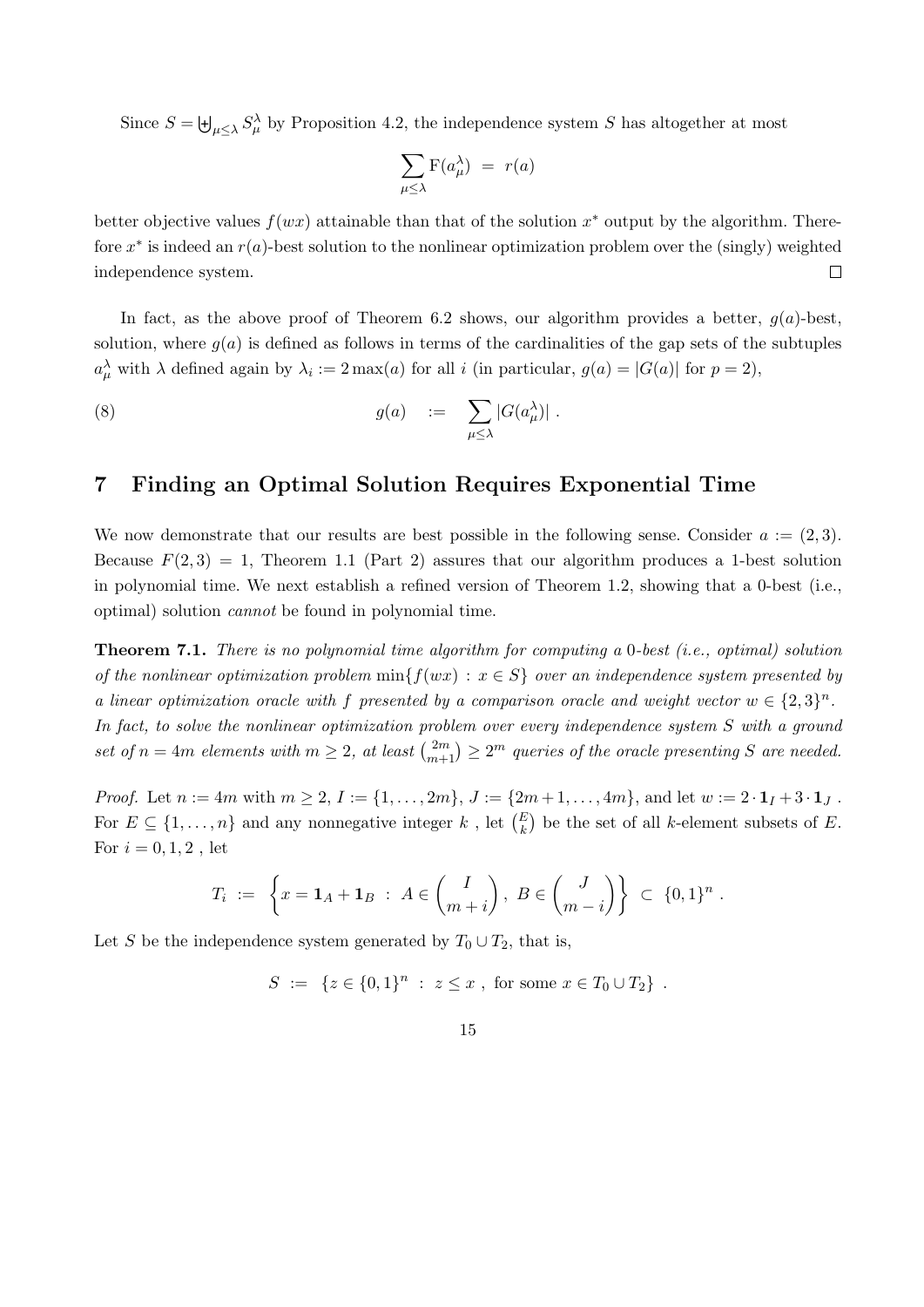Note that the w-image of  $S$  is

$$
w \cdot S = \{0, \ldots, 5m\} \setminus \{1, 5m - 1\} .
$$

For every  $y \in T_1$ , let  $S_y := S \cup \{y\}$ . Note that each  $S_y$  is an independence system as well, but with  $w$ -image

$$
w\cdot S_y=\{0,\ldots,5m\}\setminus\{1\};
$$

that is, the w-image of each  $S_y$  is precisely the w-image of S augmented by the value  $5m - 1$ .

Finally, for each vector  $c \in \mathbb{Z}^n$ , let

$$
Y(c) := \{ y \in T_1 : cy > \max\{ cx : x \in S \} \} .
$$

Claim:  $|Y(c)| \leq {2m \choose m}$  $\binom{2m}{m-1}$  for every  $c \in \mathbb{Z}^n$ .

*Proof of Claim:* Consider two elements (if any)  $y, z \in Y(c)$ . Then  $y = 1_A + 1_B$  and  $z = 1_U + 1_V$  for some  $A, U \in {I \choose m+1}$  and  $B, V \in {J \choose m-1}$  $\binom{J}{m-1}$ . Suppose, indirectly, that  $A \neq U$  and  $B \neq V$ . Pick  $a \in A \setminus U$ and  $v \in V \setminus B$ . Consider the following vectors,

$$
x^0 := y - \mathbf{1}_a + \mathbf{1}_v \in T_0 ,
$$
  

$$
x^2 := z + \mathbf{1}_a - \mathbf{1}_v \in T_2 .
$$

Now  $y, z \in Y(c)$  and  $x^0, x^2 \in S$  imply the contradiction

$$
c_a - c_v = cy - cx^0 > 0,
$$
  

$$
c_v - c_a = cz - cx^2 > 0.
$$

This implies that all vectors in  $Y(c)$  are of the form  $\mathbf{1}_A + \mathbf{1}_B$  with either  $A \in \begin{pmatrix} I \\ m+1 \end{pmatrix}$  fixed, in which case  $|Y(c)| \leq \binom{2m}{m}$  $\binom{2m}{m-1}$ , or  $B \in \binom{J}{m}$  $\binom{J}{m-1}$  fixed, in which case  $|Y(c)| \leq \binom{2m}{m+1} = \binom{2m}{m-1}$  $\binom{2m}{m-1}$ , as claimed.

Continuing with the proof of our theorem, consider any algorithm, and let  $c^1, \ldots, c^p \in \mathbb{Z}^n$  be the sequence of oracle queries made by the algorithm. Suppose that  $p < \binom{2m}{m+1}$ . Then

$$
\left|\bigcup_{i=1}^p Y(c^i)\right| \ \leq \ \sum_{i=1}^p |Y(c^i)| \ \leq \ p {2m \choose m-1} \ < \ {2m \choose m+1}{2m \choose m-1} \ = \ |T_1| \ .
$$

This implies that there exists some  $y \in T_1$  that is an element of none of the  $Y(c^i)$ , that is, satisfies  $c^i y \leq \max\{c^i x : x \in S\}$  for each  $i = 1, \ldots, p$ . Therefore, whether the linear optimization oracle presents S or  $S_y$ , on each query  $c^i$  it can reply with some  $x^i \in S$  attaining

$$
c^i x^i = \max\{c^i x : x \in S\} = \max\{c^i x : x \in S_y\}.
$$

Therefore, the algorithm cannot tell whether the oracle presents  $S$  or  $S_y$  and hence can neither compute the w-image of the independence system nor solve the nonlinear optimization problem correctly.  $\Box$ 

16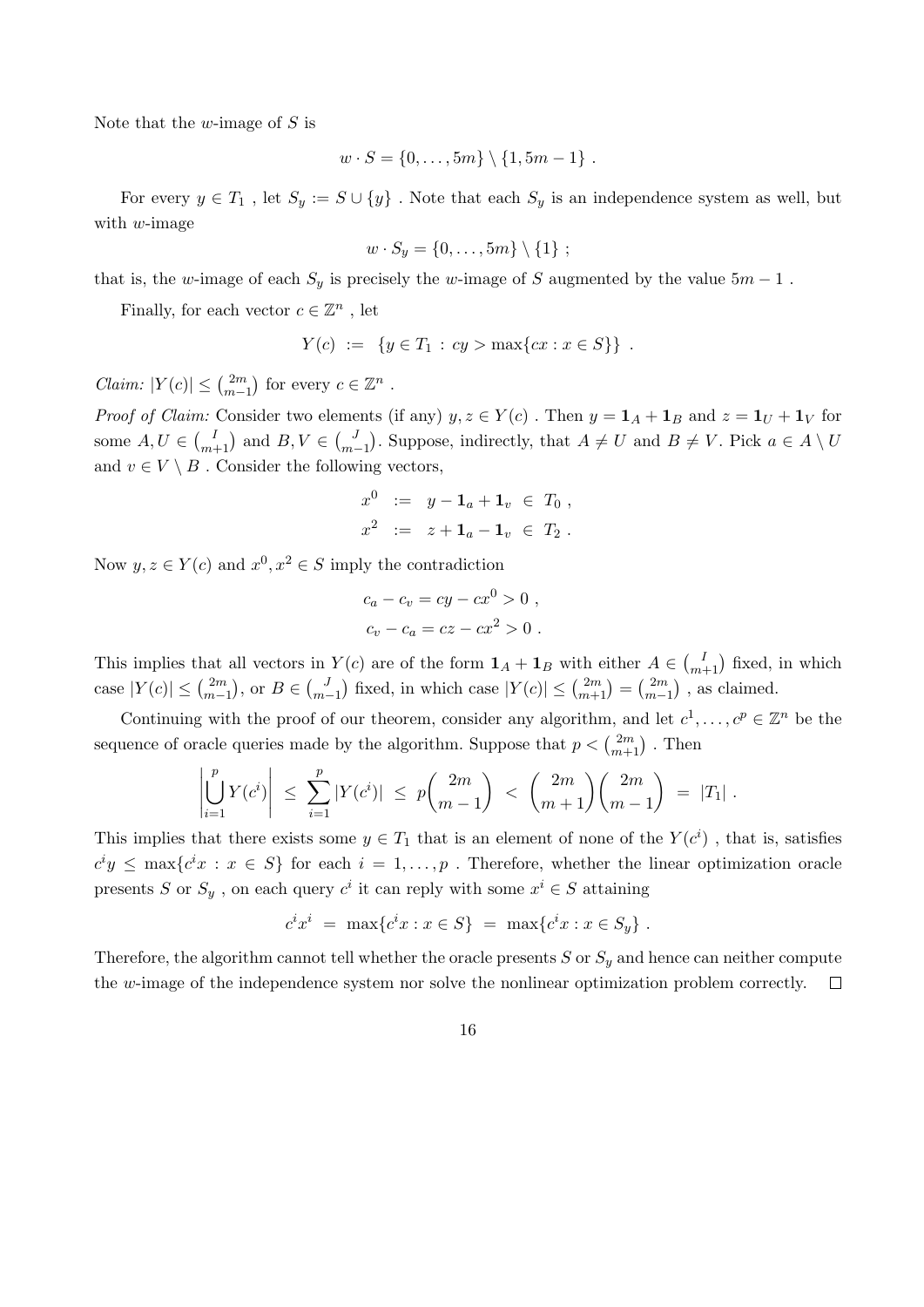#### 8 Discussion

We view this article as a first step in understanding the complexity of the general nonlinear optimization problem over an independence system presented by an oracle. Our work raises many intriguing questions including the following. Can the saturated  $\lambda$  for a be better understood or even characterized? Can a saturated  $\lambda$  smaller than that with  $\lambda_i = \max(a)$  be determined for every a and be used to obtain better running-time guarantee for the algorithm of Theorem 1.1 and better approximation quality  $r(a)$ ? Can tighter bounds on  $r(a)$  in equation (7) and  $q(a)$  in equation (8) and possibly formulas for  $r(a)$  and  $g(a)$  for small values of p, in particular  $p = 3$ , be derived? For which primitive p-tuples a can an exact solution to the nonlinear optimization problem over a (singly) weighted independence system be obtained in polynomial time, at least for small p, in particular  $p = 2$ ? For  $p = 2$  we know that we can when  $a_1$  divides  $a_2$ , and we cannot when  $a := (2,3)$ , but we do not have a complete characterization. How about  $d = 2$ ? While this includes the notorious exact matching problem as a special case, it may still be that a polynomial-time solution is possible. And how about larger, but fixed,  $d$  ?

In another direction, it can be interesting to consider the problem for functions  $f$  with some structure that helps to localize minima. For instance, if  $f : \mathbb{R} \to \mathbb{R}$  is concave or even more generally quasiconcave (that is, its "upper level sets" { $z \in \mathbb{R} : f(z) \geq \tilde{f}$ } are convex subsets of  $\mathbb{R}$ , for all  $\tilde{f} \in \mathbb{R}$ ; see [1], for example), then the optimal value  $\min\{f(wx): x \in S\}$  is always attained on the boundary of conv $(w \cdot S)$ , i.e., if  $x^*$  is a minimizer, then either  $wx^* = 0$  or  $wx^*$  attains  $\max\{wx : x \in S\}$ , so the problem is easily solvable by a single query to the linear-optimization oracle presenting  $S$  and a single query to the comparison oracle of  $f$ . Also, if  $f$  is convex or even more generally quasiconvex (that is, its "lower level sets" { $z \in \mathbb{R} : f(z) \leq \tilde{f}$ } are convex subsets of  $\mathbb{R}$ , for all  $\tilde{f} \in \mathbb{R}$ ), then a much simplified version of the algorithm (from the proof of Theorem 6.2) gives an r-best solution as well, as follows.

**Proposition 8.1.** For every primitive p-tuple  $a = (a_1, \ldots, a_p)$ , there is an algorithm that, given independence system  $S \subseteq \{0,1\}^n$  presented by a linear-optimization oracle, weight vector  $w \in \{a_1,\ldots,a_p\}^n$ , and quasiconvex function  $f : \mathbb{R} \to \mathbb{R}$  presented by a comparison oracle, provides a  $(\max(a) - 1)$ -best solution to the nonlinear problem  $min{f(wx) : x \in S}$ , in time polynomial in n.

Proof. We could describe the construction as a specialization of the algorithm from the proof of Theorem 6.2, but it is more clear to just present it directly. We first use our linear-optimization oracle to find x<sup>\*</sup> attaining max $\{wx : x \in S\}$ . Then, by repeatedly, and in an arbitrary order, decreasing a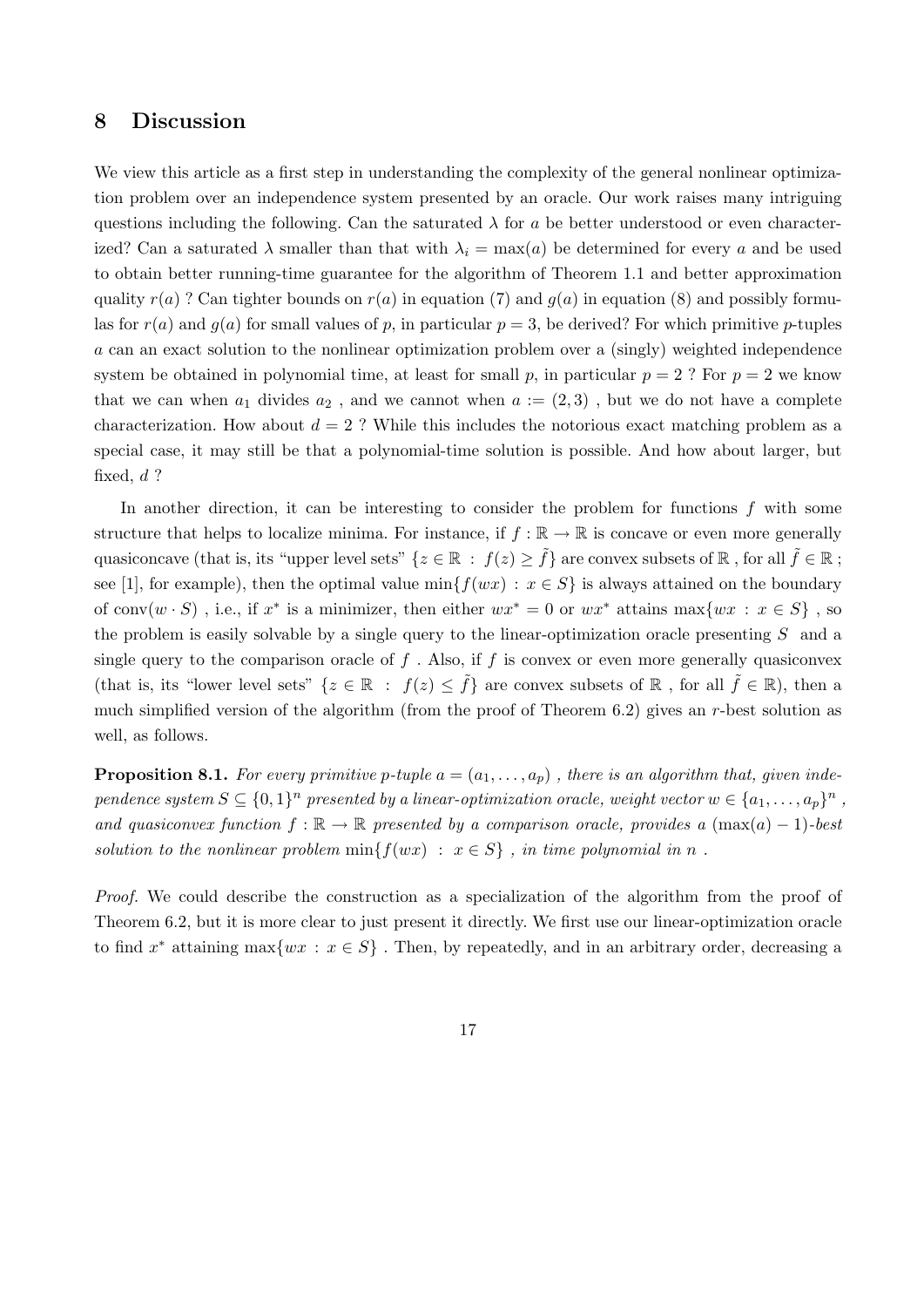single component of the point by unity, we obtain a sequence of points

$$
x^k := x^* \geq x^{k-1} \geq \ldots \geq x^0 := \mathbf{0} ,
$$

with  $k = \sum_{j=1}^n x_j^* \le n$ . Let  $\breve{f} := \min\{f(wx^t) : 0 \le t \le k\}$ .

Next, using the comparison oracle (a linear number of times), we find the least and greatest indices t, say  $t_{\min}$  and  $t_{\max}$  respectively, for which  $x^t$  minimizes  $f(wx^t)$ . Quasiconvexity of f implies that

$$
f(wx^t) = \breve{f}
$$
, for  $t_{\min} \le t \le t_{\max}$ .

Moreover, quasiconvexity implies that there is an index s, satisfying  $t_{\min} - 1 \leq s \leq t_{\max}$ , such that all points  $z \in [0, wx^*] \cap \mathbb{Z}$  having  $f(z) < \check{f}$  are in  $[wx^s + 1, wx^{s+1} - 1] \cap \mathbb{Z}$  (that is, in one of the  $t_{\text{max}} - t_{\text{min}} + 2$  intervals  $[wx^t, wx^{t+1}]$  beginning with the one immediately to the left of  $t_{\text{min}}$  and ending with the one immediately to the right of  $t_{\text{max}}$  — and not the endpoints of that interval).

The result now follows by noticing that

$$
wx^{t+1} - wx^t \le \max(a)
$$
, for  $t = 0, ..., k - 1$ ,

 $\Box$ 

in particular for  $t = s$ .

In yet another direction, it would be interesting to consider other (weaker or stronger) oracle presentations of the independence system S. While a membership oracle suffices for nonlinear optimization when  $S$  is a matroid  $[2]$ , in general it is much too weak, as the following proposition shows.

Proposition 8.2. There is no polynomial time algorithm for solving the nonlinear optimization problem  $\min\{f(wx): x \in S\}$  over an independence system presented by a membership oracle with f presented by a comparison oracle, even with all weights equal to 1, that is, for  $p = 1, a = 1, w = (1, \ldots, 1)$ .

*Proof.* Let  $n := 2m$  , let  $w := \sum_{i=1}^{n} \mathbf{1}_i = (1, \ldots, 1)$  , and let

$$
S := \{ x \in \{0,1\}^n : \text{supp}(x) \le m - 1 \} .
$$

For each  $y \in \{0,1\}^n$  with  $\text{supp}(y) = m$ , let  $S_y := S \cup \{y\}$ . Note that

$$
w \cdot S = \{0, 1, \ldots, m-1\}, \qquad w \cdot S_y = \{0, 1, \ldots, m-1, m\}.
$$

Now, suppose an algorithm queries the membership oracle less than  $\binom{n}{m}$  $\binom{n}{m}$  times. Then some  $y \in \{0, 1\}^n$ with supp $(y) = m$  is not queried, and so the algorithm cannot tell whether the oracle presents S or  $S_y$ and hence can neither compute the image nor solve the nonlinear optimization problem correctly.  $\Box$ 

18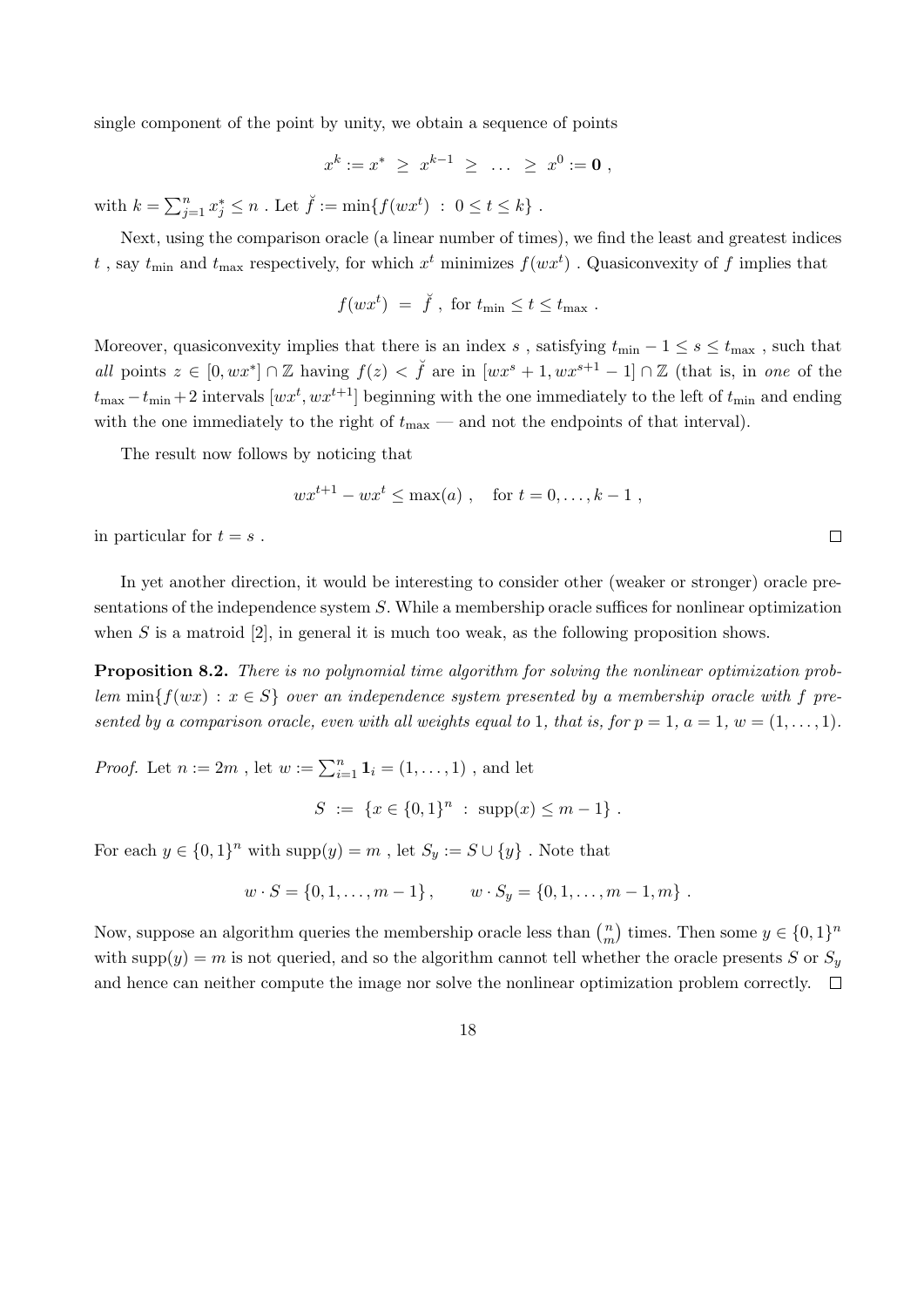### Acknowledgment

This research was done at the Mathematisches Forschungsinstitut Oberwolfach during a stay within the Research in Pairs Programme from September 16 to September 29, 2007.

# References

- [1] Avriel, M., Diewert, W.E., Schaible, S., Zang, I.: Generalized concavity. Mathematical Concepts and Methods in Science and Engineering, 36. Plenum Press, New York (1988)
- [2] Berstein, Y., Lee, J., Maruri-Aguilar, H., Onn, S., Riccomagno, E., Weismantel, R., Wynn, H.: Nonlinear matroid optimization and experimental design. SIAM Journal on Discrete Mathematics (to appear)
- [3] Berstein, Y., Onn, S.: Nonlinear bipartite matching. Discrete Optimization 5:53–65 (2008)
- [4] Brauer, A.: On a problem of partitions. American Journal of Mathematics 64:299–312 (1942)
- [5] Mulmuley, K., Vazirani, U.V., Vazirani, V.V.: Matching is as easy as matrix inversion. Combinatorica 7:105–113 (1987)
- [6] Papadimitriou, C.H., Yanakakis, M.: The complexity of restricted spanning tree problems. Journal of the Association for Computing Machinery 29:285–309 (1982)

# Appendix

*Claim 1:* There are at least two indices k for which  $\mu_k < \lambda_k/2$ .

*Proof of Claim 1:* We note that  $\mu_j < \lambda_j$  trivially implies

$$
(9) \t\t\t 0 \le a_j \left(\mu_j - \lambda_j - 1\right) .
$$

Also,  $\mu a \leq \frac{1}{2}$  $\frac{1}{2}\lambda a$  can be written as

(10) 
$$
\sum_{k \neq j} a_k (\mu_k - \lambda_k/2) \leq a_j (-\mu_j + \lambda_j/2) .
$$

Now, adding (9) and (10), we obtain

(11) 
$$
\sum_{k \neq j} a_k (\mu_k - \lambda_k/2) \leq -a_j (\lambda_j/2 + 1) .
$$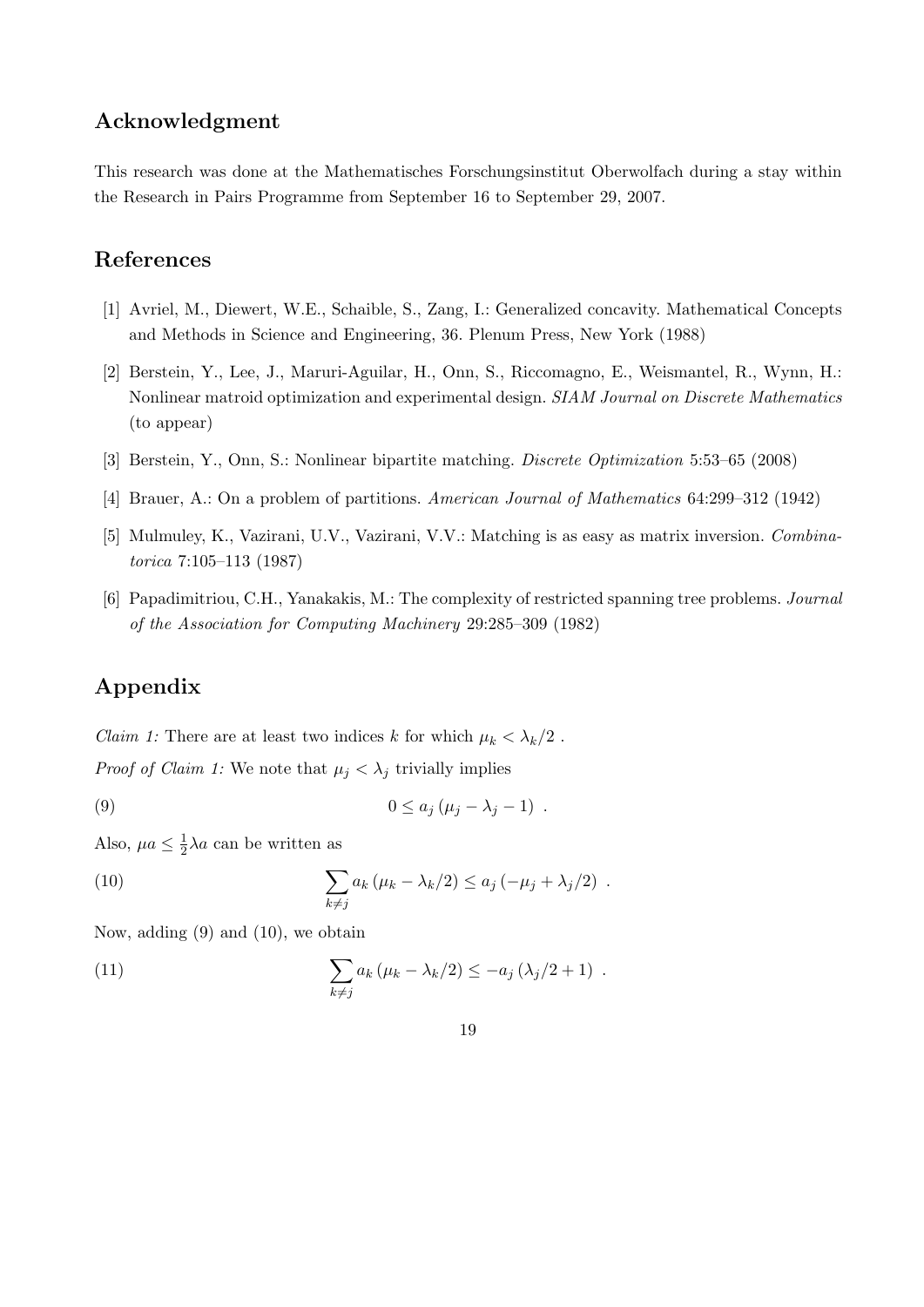The right-hand side of (11) is negative, therefore the left-hand side must also be negative. Suppose that there is but a single index  $k$  for which a summand on the left-hand side of  $(11)$  is negative. Then, we have

$$
a_k \left(\mu_k - \lambda_k/2\right) \leq -a_j \left(\lambda_j/2 + 1\right) ,
$$

which implies

(12) 
$$
\max(a) (\mu_k - \lambda_k/2) \leq -a_j (\max(a)/2 + 1) .
$$

We observe that we must have  $\mu_k - \lambda_k > -a_j$ , otherwise we could decrease the violation by decreasing  $\mu_j$  by  $a_k$  and increasing  $\mu_k$  by  $a_j$  . But  $\mu_k - \lambda_k > -a_j$  implies that

(13) 
$$
\mu_k - \lambda_k/2 \ge -a_j + 1 + \lambda_k/2 \ge -a_j + 1 + \max(a)/2.
$$

Next, we combine (12) and (13) to arrive at

$$
\max(a) (-a_j + 1 + \max(a)/2) \le -a_j (\max(a)/2 + 1) ,
$$

or, equivalently,

$$
a_j (\max(a)/2 - 1) \ge \max(a) (\max(a)/2 + 1)
$$
,

which cannot hold.

So Claim 1 is established.

SubClaim 2.1: The integer program  $P_{\gamma}$  is feasible for all integers  $0 \leq \gamma \leq a_j - 1$  that are integer multiples of  $gcd(a_l, a_j)$ .

*Proof of SubClaim 2.1:* Suppose that  $\gamma := z_k \gcd(a_l, a_j)$ , for some  $z_k \in \mathbb{Z}_+$ .

By Bézout's Lemma, there are integers  $\beta_j$  ,  $\beta_l$  such that

$$
a_j\beta_j + a_l\beta_l = \gcd(a_l, a_j) .
$$

Moreover, there is an infinite family indicated by

$$
a_j\bigg(\beta_j + ta_l/\gcd(a_l,a_j)\bigg) + a_l\bigg(\beta_l - ta_j/\gcd(a_l,a_j)\bigg) = \gcd(a_l,a_j) ,
$$

with t ranging over  $\mathbb Z$ .

Multiplying through by  $z_k a_k$ , and rearranging terms, we obtain

$$
a_j\left(z_ka_k\left(\beta_j+ta_l/\gcd(a_l,a_j)\right)\right)+a_l\left(z_ka_k\left(\beta_l-ta_j/\gcd(a_l,a_j)\right)\right) = z_k \gcd(a_l,a_j)a_k
$$
  
=  $\gamma a_k$ .

20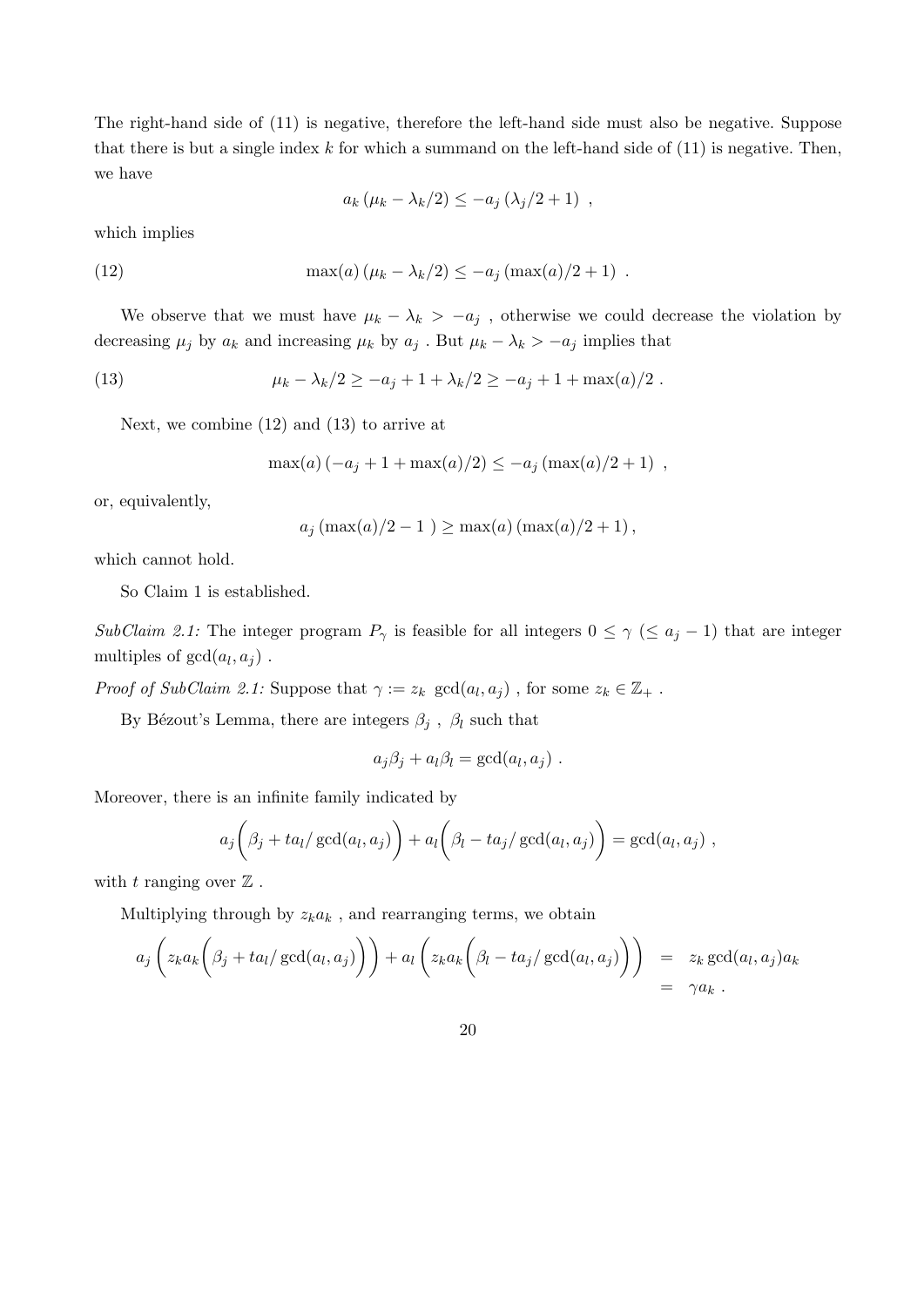Now, for a sufficiently large positive integer  $t$ , we will have

$$
\beta_l - ta_j / \gcd(a_l, a_j) \leq 0 ,
$$

and so

$$
x_j(\gamma) := z_k a_k \bigg(\beta_j + ta_l/\gcd(a_l, a_j)\bigg) ;
$$
  

$$
-x_l(\gamma) := z_k a_k \bigg(\beta_l - ta_j/\gcd(a_l, a_j)\bigg)
$$

will be a feasible solution to  $P_{\gamma}$ . Thus we have established SubClaim 2.1.

SubClaim 2.2: In fact, for  $\gamma = z_k \gcd(a_l, a_j)$  with  $z_k \in \mathbb{Z}_+$ , we have that  $x_l^*(\gamma) = z_l \gcd(a_k, a_j)$  for some  $z_l \in \mathbb{Z}_+$ .

Proof of SubClaim 2.2:

$$
a_l x_l^*(\gamma) = a_j x_j^*(\gamma) - \gamma a_k
$$
  
= 
$$
\left( a_j x_j^*(\gamma) / \gcd(a_k, a_j) - \gamma a_k / \gcd(a_k, a_j) \right) \gcd(a_k, a_j).
$$

As  $gcd(a_k, a_j)$  divides both  $a_j$  and  $a_k$ , we have

$$
a_l x_l^*(\gamma) = z \gcd(a_k, a_j) ,
$$

for some  $z \in \mathbb{Z}_+$ , and hence

$$
x_l^*(\gamma) = (z/a_l) \gcd(a_k, a_j) .
$$

As  $gcd(a_l, gcd(a_k, a_j)) = 1$ , it is clear that  $a_l$  must divide z (after all  $x_l^*(\gamma) \in \mathbb{Z}$ ), and hence SubClaim 2.2 is established.

 $SubClaim 2.3: For 0 \le \gamma, \gamma' < a_j/\gcd(a_k, a_j)$ , we have that  $x_l^*(\gamma) \ne x_l^*(\gamma')$  for  $\gamma \ne \gamma'$ .

*Proof of SubClaim 2.3:* Suppose the contrary. Without loss of generality,  $\gamma' > \gamma$ . Then we have the following two equations:

(14) 
$$
a_k \gamma' + a_l x_l^* (\gamma') = x_j^* (\gamma') a_j ;
$$

(15) 
$$
a_k \gamma + a_l x_l^* (\gamma) = x_j^* (\gamma) a_j.
$$

Subtracting (15) from (14) gives

(16) 
$$
a_k(\gamma'-\gamma) = a_j\left(x_j^*(\gamma')-x_j^*(\gamma)\right).
$$

$$
21 \\
$$